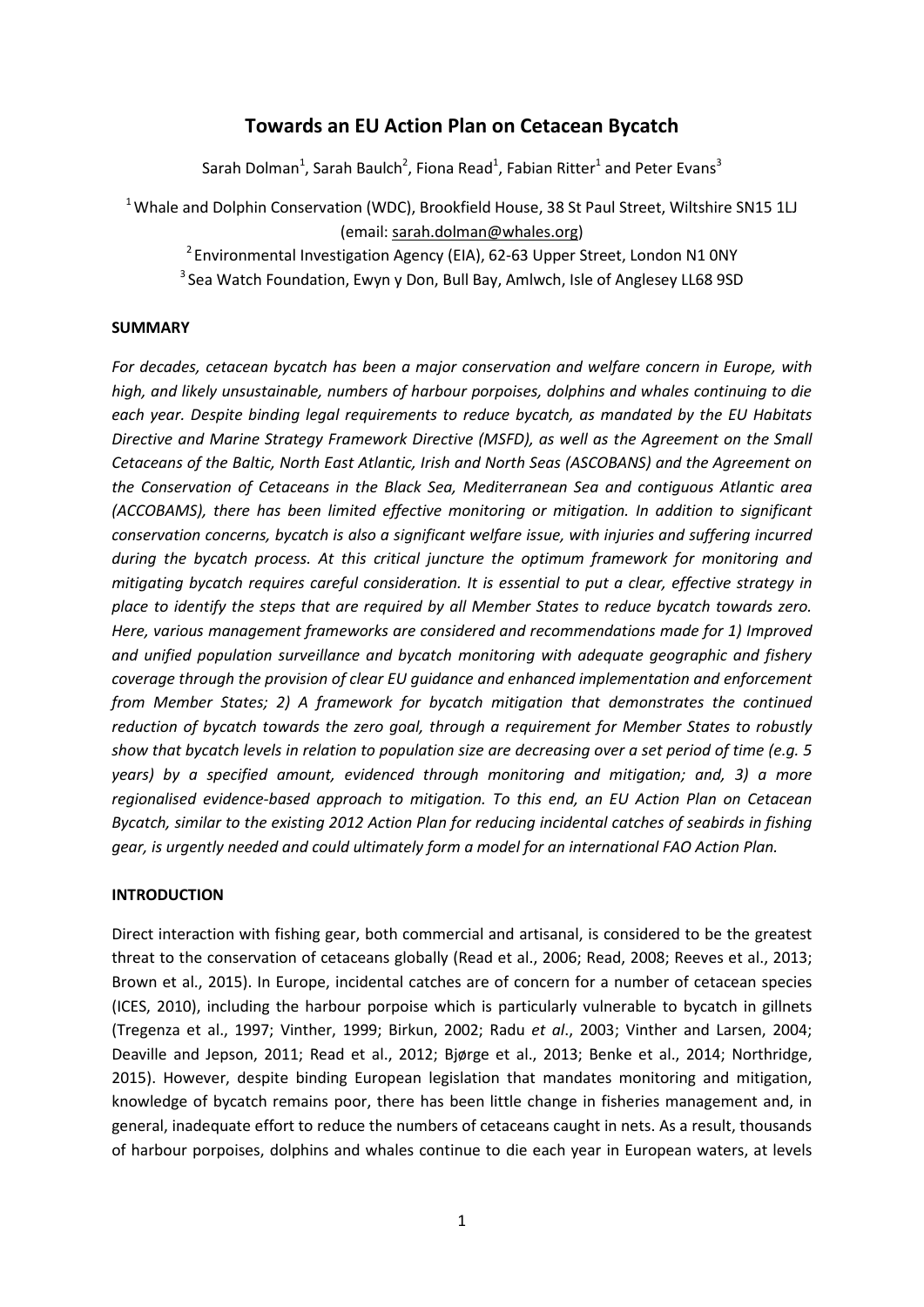likely to be causing population level impacts (ACCOBAMS & GFCM, 2008; ICES, 2010; Read et al., 2012; Bjørge et al., 2013; Benke et al., 2014).

With the considerable scientific uncertainty regarding the status and trends of many cetacean populations in the four European marine regions: Baltic Sea, Northeast Atlantic Ocean, Mediterranean Sea and Black Sea, bycatch solutions lie in the hands of decision makers and fisheries stakeholders. Clear policy decisions and rigorous implementation are urgently needed to bridge the gap between our poor biological and impact knowledge and what is happening at sea.

In Europe, cetaceans are offered strict protection under Article 12 of the EU Habitats Directive. Additional obligations on Member States include the conservation of cetacean populations and the monitoring and mitigation of bycatch and other anthropogenic impacts under the Marine Strategy Framework Directive (MSFD) and Council Regulation (EC) No. 812/2004, as well as through regional agreements such as ASCOBANS and ACCOBAMS. Under the EU Habitats Directive it is an offence to deliberately capture, kill or disturb cetaceans; or to cause deterioration or destruction to their breeding or resting places. Article 12 requires that Member States establish a system to monitor the incidental capture and killing of all cetaceans, and to take measures to ensure that incidental capture and killing does not have a significant negative impact on the species concerned. The EU Habitats Directive explicitly requires Member States to implement surveillance of the conservation status of habitats and species of Community Interest (Article 11). The EU Biodiversity Strategy to 2020 also contains specific actions in relation to bycatch. In particular, Action 14a states that the EU will design measures to avoid the bycatch of unwanted species in accordance with EU legislation and international obligations, with financial incentives to support implementation of the MSFD required under Action 14b.

The MSFD requires Member States to implement a programme of assessment, targets, monitoring and measures designed to achieve or maintain Good Environmental Status (GES) by 2020. Under Descriptors 1 and 4 of the MSFD there are requirements that "the distribution and abundance of species are in line with prevailing physiographic, geographic and climatic conditions" and that "all elements of the marine food webs, to the extent that they are known, occur at normal abundance and diversity and levels capable of ensuring the long-term abundance of the species and the retention of their full reproductive capacity". Other descriptors relating to noise and other forms of pollution, marine litter and fish stocks could also positively contribute to cetacean conservation. However, to date, Member States have shown a lack of ambition and coherence in the targets and measures defined (European Commission, 2014). Whilst it is clear that bycatch remains a significant issue, the majority of Member States are relying on existing legislation as their measures to reach GES for marine mammals, neither proposing new measures nor strengthening implementation and enforcement. Such limited ambition seems highly unlikely to be sufficient to meet GES and is likely to only serve to maintain the status quo. The MSFD is now entering its critical phase, with lack of funding for monitoring and uncertainty about how conservation objectives will be reconciled with the needs of other marine sectors, being among the main concerns (Santos & Pierce, 2015).

Council Regulation (EC) No. 812/2004 (Reg. 812) introduced technical measures aimed at reducing the number of cetaceans caught incidentally through the use of acoustic deterrent devices and puts in place a system for monitoring bycatch in certain European fisheries. The Commission reviewed Reg. 812 in 2009 and 2011 and found in both cases that while it had improved the knowledge on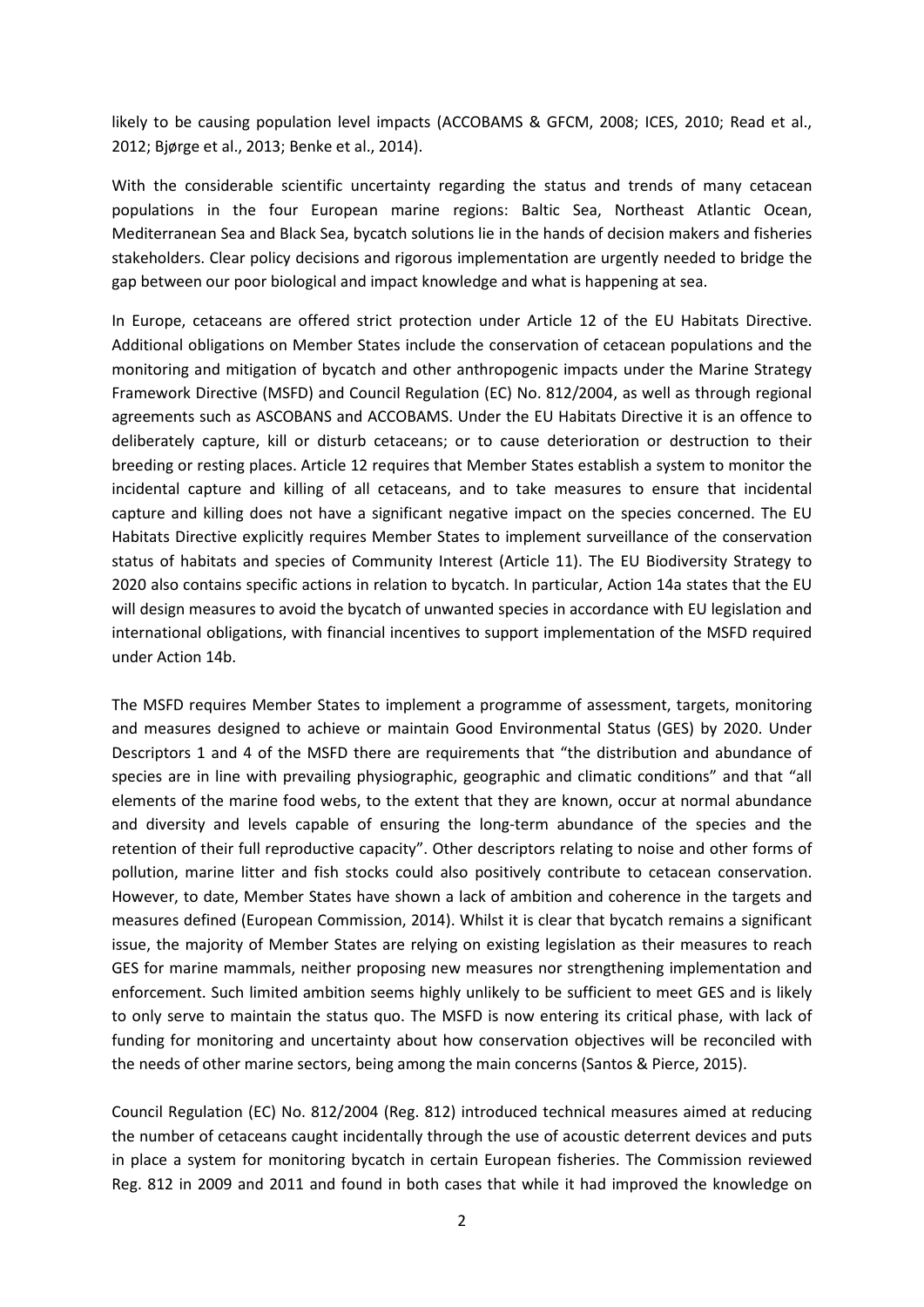bycatch, it had significant weaknesses, both in its constitution and its implementation (European Commission, 2009; 2011). It excludes many areas and fisheries where bycatch rates are high, excludes small-scale vessels from observer monitoring and mitigation and reporting of effort data, relies too heavily on acoustic deterrent devices, and has poor linkage with reporting under the EU Habitats Directive (Northridge, 2011). Vessels less than 15m in length are not required to take part in the on-board observer scheme mandated under Reg. 812, with monitoring conducted through scientific studies and pilot projects instead. However, delivery of the 'scientific studies' has been limited, likely due to the lack of specificity around what monitoring levels are required (Northridge, 2011). As such, the observer monitoring and mitigation undertaken under Reg. 812 covers only a small proportion (<20%; Eurostat, 2015) of the fishing fleet, with the specified geographical coverage failing to encompass some key hotspots and contributors to bycatch (Northridge, 2011). Furthermore, even in areas and fisheries covered by the regulation there has been inconsistent implementation, low inspection and enforcement of mitigation measures, or monitoring of their efficacy. Although some Member States have conducted additional monitoring of those fisheries falling outside the scope of Reg. 812, in line with the requirements of the Habitats Directive, overall monitoring levels fall short of that required to provide robust estimates of cumulative bycatch levels, and large sectors of the European fishing fleet remain unmonitored (ASCOBANS, 2015a).

The ICES Working Group on Bycatch of Protected Species database currently stores eight years (2006–2013) of data on dedicated monitoring effort and bycatch of cetaceans as reported to the European Commission by Member States affected by Reg. 812 (ICES WGBYC, 2015). However, in addition to the inherent shortcomings of Reg. 812, evaluation of the magnitude of bycatch mortality has been hindered by the lack of an accurate estimate or census of total fishing effort from relevant European waters, as well as inconsistent submission and content of annual reports by some Member States. It has been concluded that the regulation is still not fully meeting its objective, with high bycatch evident in a number of fisheries, and the actual impacts of bycatch on populations continuing to be poorly understood (ASCOBANS, 2015a).

Hence, whilst there is strong and coherent legal protection of cetaceans and requirements for population surveillance and bycatch monitoring and mitigation on paper, these obligations have not been fully implemented and enforced by Member States. Thus, the informed application of effective mitigation has been extremely patchy and more than twenty years on from implementation of the Habitats Directive we are in a situation where knowledge of the status of populations and current bycatch levels remains limited. Yet existing monitoring clearly indicates a potential for mortality through bycatch to be unsustainable in some areas (ASCOBANS NSSG, 2014). ASCOBANS Resolution 3.3 on Incidental Take of Small Cetaceans (*extant*) states "that the general aim should be to minimise (i.e. to ultimately reduce to zero) anthropogenic removals within some yet-to-be-specified time frame, and that intermediate target levels should be set". However, no timeframe has been set despite 15 years passing since this resolution was adopted.

In its position document EP-PE\_TC1-COD(2012)0216 the Parliament stated that "*… the Commission should, before the end of 2015, submit a legislative proposal for a coherent, overarching legislative framework for ensuring the effective protection of cetaceans from all threats"* (European Parliament, 2013). The review of Reg. 812 and potential legislative proposal was subsequently formally called for in Regulation No. 597/2014 of the European Parliament and of the Council, amending Council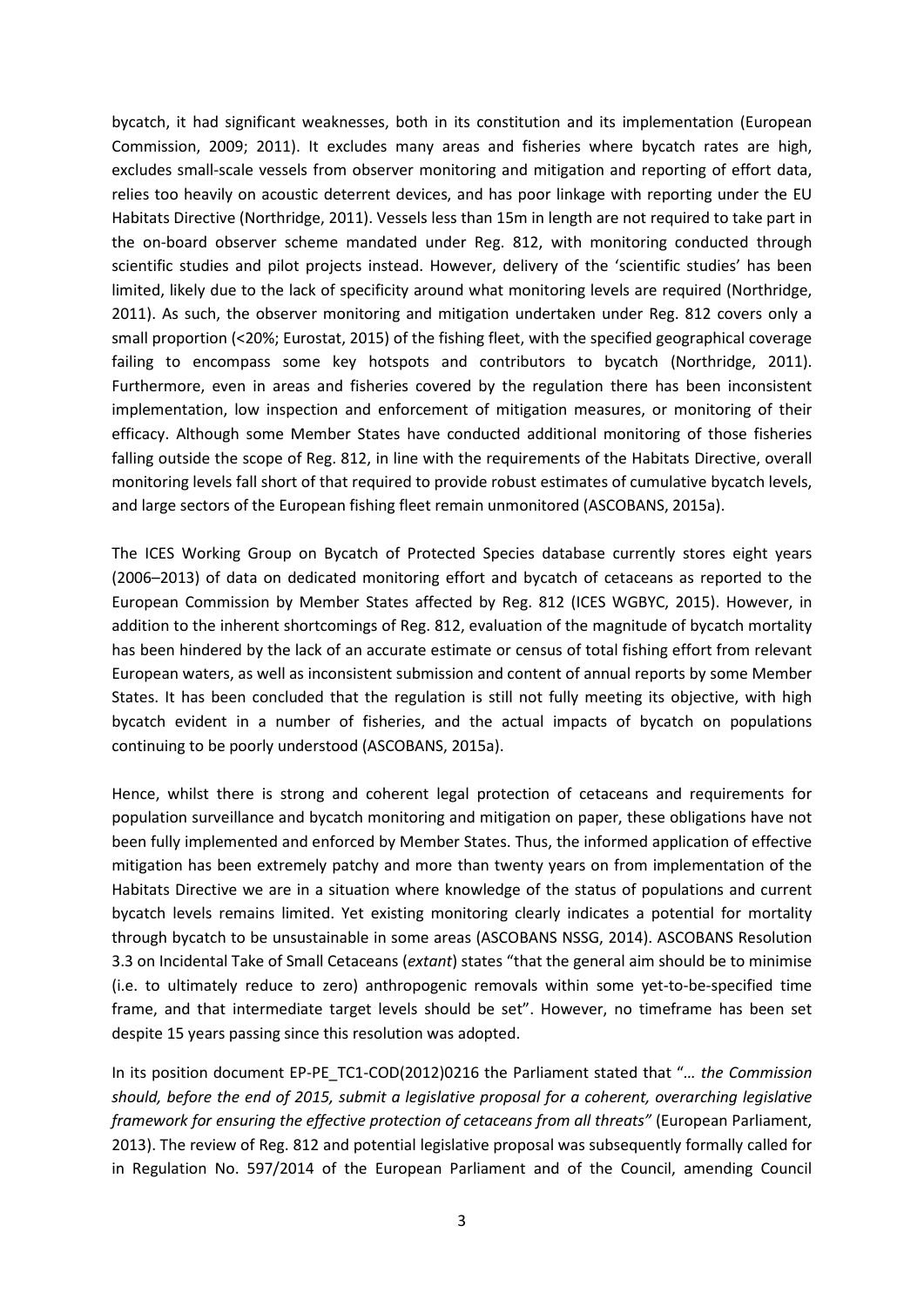Regulation (EC) No. 812/2004 (Official Journal of the European Union, 2014), which states that "*In view of the requirement for Member States to take the necessary measures to establish a system of strict protection for cetaceans in accordance with Regulation (EC) No 812/2004, and given the shortcomings of that Regulation identified by the Commission, the appropriateness and effectiveness of the provisions of that Regulation for protecting cetaceans should be reviewed by 31 December 2015. On the basis of that review, the Commission should, if appropriate, submit to the European Parliament and to the Council an overarching legislative proposal for ensuring the effective protection of cetaceans, including through the regionalisation process*".

While the review of Reg. 812 is ongoing, there has also been discussion of incorporating monitoring of bycatch of protected species into proposed changes to the Data Collection Framework (DCF) under the reformed Common Fisheries Policy (CFP). In the recent European Commission (EC) proposal for a new DCF it is suggested that data on bycatch of protected species could be collected by scientific observers during their routine fisheries sampling programmes (of which the primary purpose is monitoring fish). However, ICES has advised that, although useful, this would not be sufficient as fisheries selected to monitor commercial fish are not necessarily the ones that should be sampled to monitor bycatch of protected species (ICES WGBYC, 2014b). For example, the existing DCF was primarily designed to quantify discards of commercial species, it therefore only maintains low level monitoring of set-net and pelagic trawl fisheries which, whilst not generating large amounts of commercial discard, represent a relatively higher risk of protected species bycatch (ASCOBANS, 2015a).

The recent EC proposal for the DCF suggests that the EU Multi-Annual Programmes (EU MAPs) would state that Regional Coordination Groups, in consultation with end-users, specify which species and fisheries to sample for bycatch of protected species, as well as the variables and the way in which the sampling should be carried out (European Commission, 2015). With discussions at an early stage, and scant details of monitoring protocols, it remains unclear as to whether a revised DCF would be fit for purpose (ASCOBANS, 2015a). If DCF monitoring programmes are used, it will be essential that protocols require specific monitoring of protected species, with appropriate fisheries coverage and sampling methods (ICES WGBYC, 2014b). In addition to collecting data via existing fisheries sampling programmes, dedicated sampling programmes for non-target species are likely to be required to ensure the relevant fisheries are covered (ICES WGBYC, 2014b; ASCOBANS, 2015a).

Since 2014, the CFP has a new process for conservation and management measures, where the purpose of Article 11 is environmental conservation, and not fisheries conservation (Luk et al., 2014). All such measures passed under CFP Article 11 need to be sufficiently robust to meet the Member States' obligations under the Habitats Directive, MSFD as well as the objectives of the CFP. As part of its Work Programme 2015, the Commission has announced that it will focus its efforts on putting the recent CFP reform smoothly into operation, and that the top priority for fisheries is to explore synergies between existing legislation (European Commission, 2015). We hope this process can be utilised to develop an EU Action Plan on Cetacean Bycatch to achieve progressive reductions in bycatch towards the zero goal.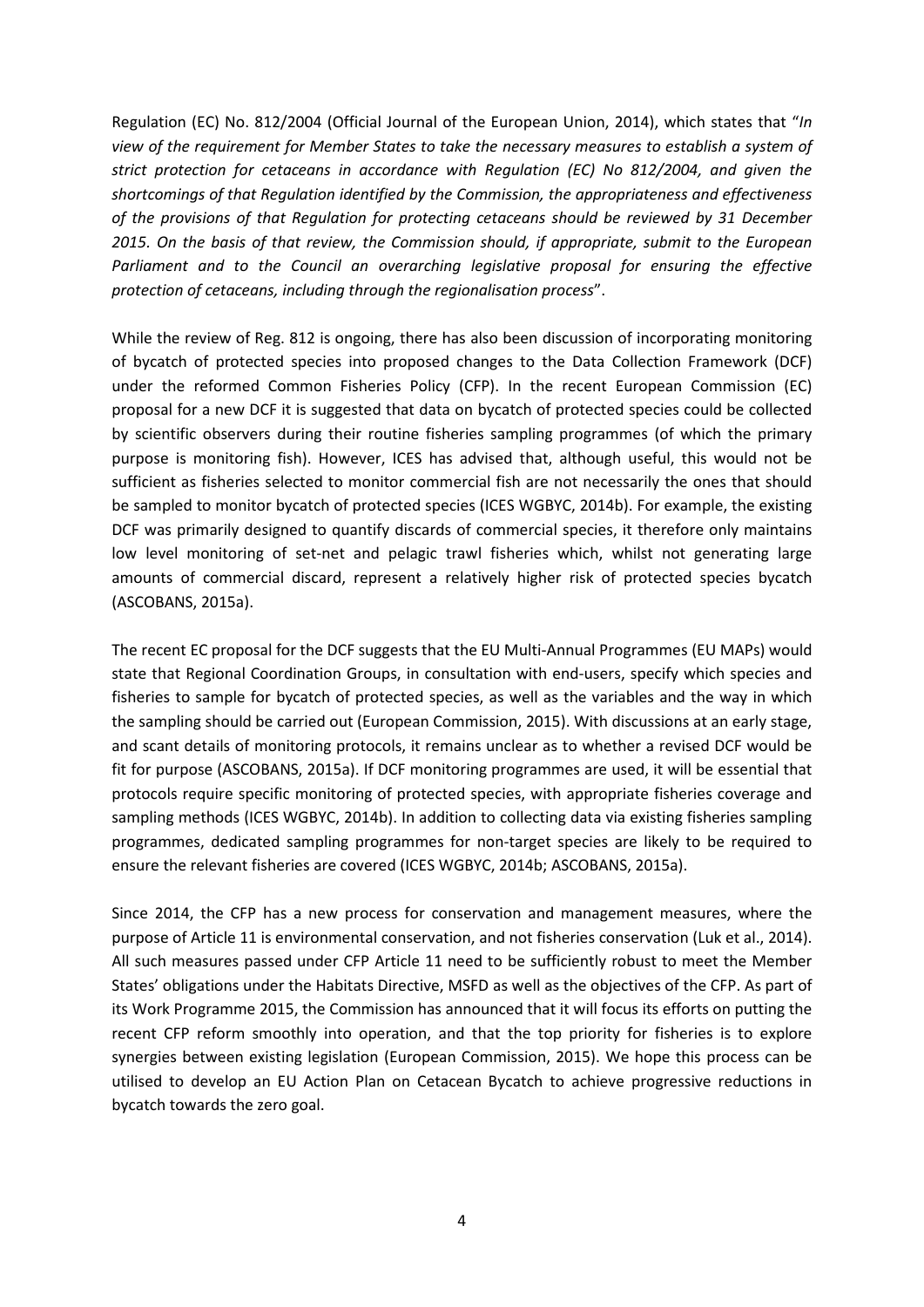### **LEVELS OF BYCATCH**

To date, the failure of Member States to meet the required levels of monitoring, as well as differences in data collection and reporting, has meant that it has been difficult to extrapolate observed catches to fleet level (ICES, 2010). Accurate estimates of cumulative incidental catch levels are therefore not available. Thus the European Commission concluded that there has been insufficient sampling in the appropriate fisheries or areas to enable sound management decisions to be made with respect to cetacean bycatch (European Commission, 2011a). The available data, does however, indicate that incidental catches are of concern for a number of species (ICES, 2010), including, but not limited to:

- harbour porpoises in static nets in the Baltic, Kattegat, North Sea and Skagerrak, Atlantic and Black Sea;
- common and striped dolphins in static nets in the Atlantic and Black Sea;
- common dolphins in pelagic trawls for bass and tuna in the Atlantic; and
- bottlenose dolphins in the Mediterranean.

Finer scale analyses for harbour porpoises have documented that mortality is likely exceeding sustainable levels in several areas including, but not limited to, the Bay of Biscay (ICES, 2010), Iberian Peninsula (Read et al., 2012), Norwegian coastal waters (Bjorge et al., 2013), the Baltic (Benke et al., 2014), Black Sea (Birkun, 2002; Radu et al., 2003), inner Danish waters (Vinther, 1999) the North Sea (ASCOBANS NSSG, 2014), Channel and Celtic Sea (Northridge et al., 2015).

A preliminary and heavily caveated assessment of overall harbour porpoise bycatch rates in UK fisheries in 2014, based on data gathered since 1995, provides a current estimate of 1,400-1,700 porpoise deaths (Northridge et al., 2015). This assessment indicates that bycatch rates in some UK fisheries may be unsustainable and above any proposed reference limits, but the uncertainty is large (ICES WGBYC, 2014b). This estimate excludes non-UK vessels fishing within the same geographical areas and better quality data on bycatch rates and fishing effort is required from all relevant EU Member States before conclusions can be drawn as to the overall bycatch of harbour porpoise in these areas. These same issues apply across Europe (ICES WGBYC, 2014b), with limited data on bycatch, total fishing effort, population status and population structure preventing a robust assessment of either the impacts of bycatch or the status of cetacean populations (ASCOBANS, 2015a).

### **Wider fisheries impacts**

Whilst research on bycatch has largely focused on quantifying mortality, much less is known about sub-lethal impacts of fisheries on cetacean populations. Bycaught cetaceans can suffer injuries and high levels of stress during incidental capture, with documented effects following escape or release from fishing gear including behavioural alterations, physiological and energetic costs, and associated reductions in feeding, growth, or reproduction (i.e., fitness) (Wilson et al., 2014). Furthermore, due to the highly social nature of many odontocetes where survival and reproductive success can depend on social cohesion and organisation, the effects of social disruption caused by bycatch mortalities may go beyond the dynamics of individual removals and impede population recovery (CMS, 2015; Wade et al., 2012). In the case of mothers dying, a calf or dependent juvenile must be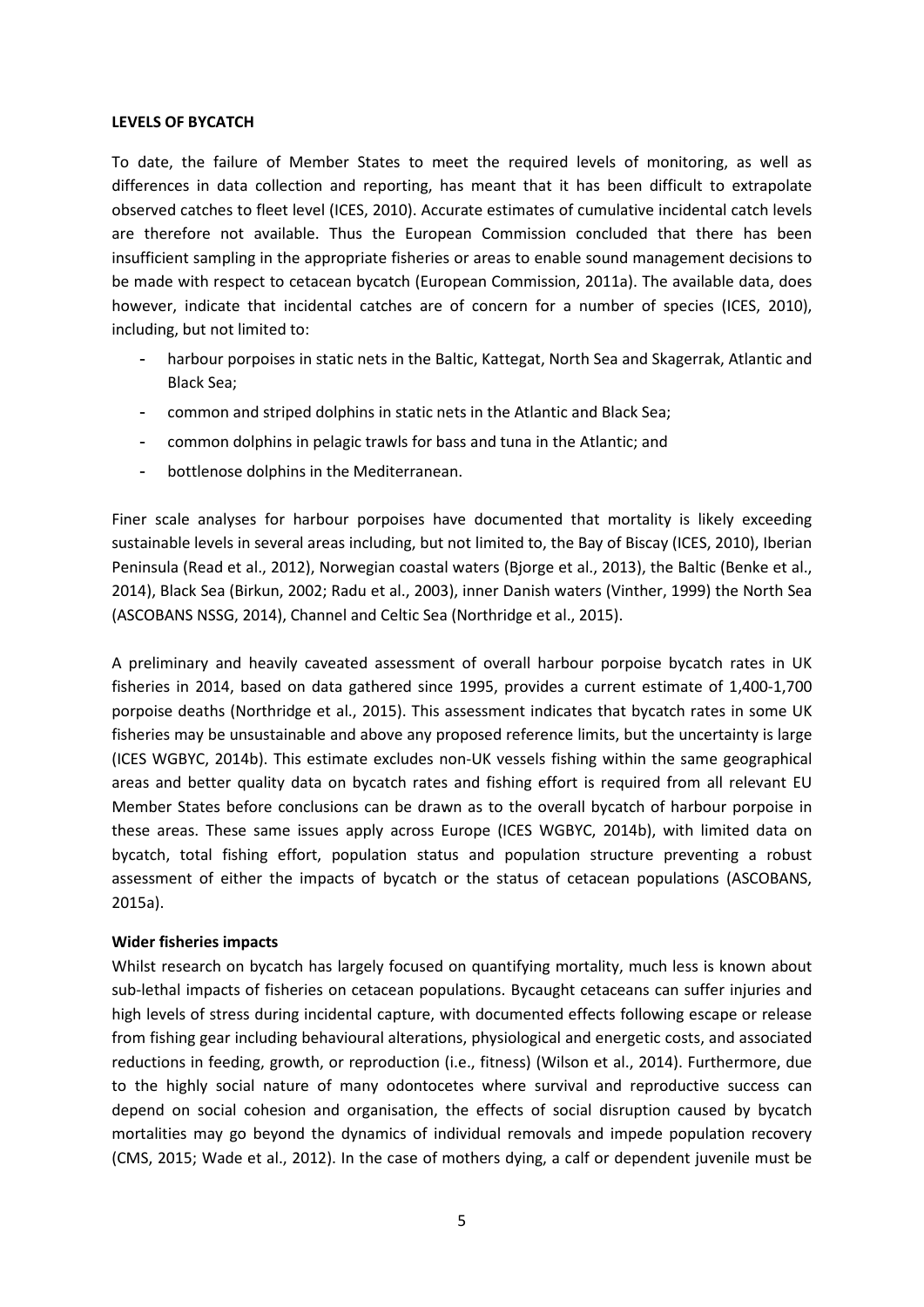assumed to be a secondary victim (Noren and Edwards, 2007). It is unknown whether such sublethal and social effects have significant consequences at the population level in European waters.

Other yet unquantified impacts of fisheries include disturbance to local cetacean populations through noise and vessel activity, as well as indirect effects resulting from the ecosystem impacts of fisheries and their effects on habitats and food webs. Some disturbed individuals may remain in an area, particularly if it contains a high-quality resource (Gill et al., 2001). This in turn may have physiological and behavioural consequences (Pirotta et al., 2015; Beale & Monaghan, 2004), such as reductions in foraging activity and increased stress that can affect survival and fertility (Wright et al., 2007; Rolland et al., 2012). Moreover, whilst direct interactions might be low in certain fisheries (e.g. bottom trawling or scallop dredging) there may be significant impacts on marine habitats contributing to a decrease in quality or even loss of available habitat and/or feeding grounds (N2K group, 2015).

In addition to concerns regarding the wider conservation impacts of cetacean bycatch, it is a major welfare issue. Bycaught cetaceans suffer a variety of injuries, ranging from skin abrasions to amputations, with the degree and severity of injuries varying with method of fishing and species (Soulsbury et al., 2008). Pathological data indicate that the majority of bycaught cetaceans asphyxiate in the nets. The stress associated with capture, pre-mortem injuries and asphyxiation are likely to be high and for individuals that escape, the stress and injuries incurred may cause prolonged suffering and/or subsequent mortality (Wilson et al., 2014; Soulsbury et al., 2008; Myrick, 1988). Whilst there are no quantitative data on the duration of suffering, undoubtedly they can significantly exceed animal welfare standards set in other arenas, such as for the slaughter of farm animals and the catching of wild mammals in killing traps (Soulsbury et al., 2008). When managing bycatch, Member States need to consider that public concern regarding cetaceans and animal ethics requires that cetacean bycatch is not treated as a necessary evil of fisheries management nor is it solely an issue of the levels of mortality, in view of the concerns over welfare and the potential disruption of complex social systems

### **EUROPEAN EFFORTS TO RESOLVE BYCATCH**

### **Setting 'thresholds'**

Calculation of thresholds has been under consideration in the UK for more than a decade (Northridge & Thomas, 2003). The establishment of precautionary/interim objectives for bycatch has also been agreed by Parties under ASCOBANS, for example Resolution 3.3 states "*that the general aim should be to minimise (i.e. to ultimately reduce to zero) anthropogenic removals within some yet-to-be-specified time frame, and that intermediate target levels should be set*" (ASCOBANS, 2000). The determination of 'safe limits of bycatch' was proposed by the UK in 2013 (ASCOBANS, 2013) and have been requested by the European Commission. In 2013, the European Commission requested that ICES '*propose effective ways to define limits or threshold reference points to bycatch that could be incorporated into management targets under the reformed CFP. Limits or threshold reference points should take account uncertainty in existing bycatch estimates, should allow current conservation goals to be met, and should enable managers to identify fisheries that require further monitoring, and those where mitigation measures are most urgently required"* (ICES, 2013).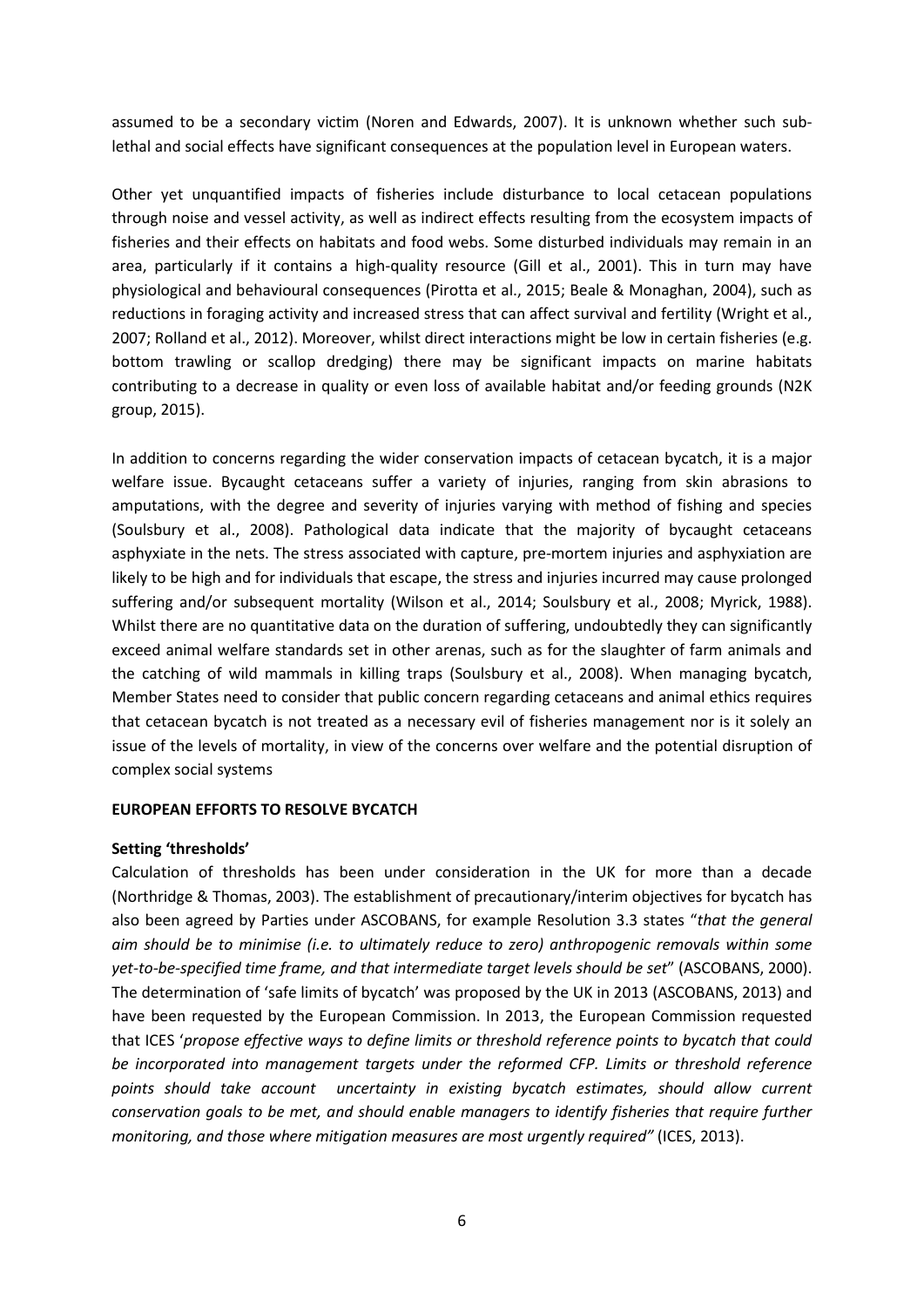In 2009, 2010 and 2013 ICES advised the European Commission of the need for explicit conservation and management objectives prior to developing a management framework, also noting that '*improved information on bycatch and the biology of the species would improve the procedure*.' Most recently, in 2013 it informed the Commission that '*ICES has reviewed the existing procedures to establish limits and reference points (CLA, Potential Biological Removal (PBR), and 1.7% of the best population estimate as recommended by ASCOBANS) several times in the past decade* (SGFEN, 2002a, 2002b; ICES 2012b). *In all cases it was found that the choice of the most appropriate procedure depended on choices by managers in defining precisely the conservation objectives. These objectives essentially describe a societally-chosen balance between exploitation of resources and conservation of protected species. The most appropriate way of working is therefore jointly between managers and scientists to explore and define conservation objectives. Further than that, the choice of the most appropriate procedure to be adopted to achieve the conservation or management goal should be driven by the availability of suitable data*' (ICES WGBYC, 2013).

There is a need for further in-depth consideration of the implications of a 'thresholds' approach, prior to its implementation, including: (i) a cost-benefit analysis, including clarification of whether this will divert limited funds away from practical mitigation actions; (ii) an analysis of the legal implications, as relates to the language used and existing requirements under the Habitats Directive and international conventions; (iii) whether there is sufficiently reliable and accurate data to inform modelling; (iv) the pros and cons of the proposed approach, including the extent to which this will facilitate action to reduce bycatch with the EU and overcome the factors which have hindered progress to date; (v) a critical review of the success and failures of existing 'threshold'-based regimes in achieving their aims for bycatch; and (vi) a consideration of whether other methods, such as the determination of critical priorities as occurs under Agreement on the Conservation of Albatrosses and Petrels (ACAP), or impact assessment methods may better achieve bycatch reduction goals. The European Commission has now to decide how to take such work forward (ASCOBANS, 2013).

As enshrined in ASCOBANS resolution 3.3 (ASCOBANS, 2000), the ultimate aim must be to achieve zero bycatch, a target which is also in line with the Habitats Directive requirement for "strict protection" (Article 12). Any 'threshold' value agreed upon should therefore be viewed as what Resolution 3.3 (ASCOBANS, 2000) calls an "intermediate target level", i.e. a stepping stone on the way to achieving zero bycatch. The 'zone' between zero bycatch and any 'threshold' is therefore not one of inactivity, but one where adequate bycatch mitigation would still be applied in order to deliver the zero bycatch aim. The ASCOBANS conservation objective "to allow populations to recover to and/or maintain 80% of carrying capacity in the long term" remains in place. A recent ASCOBANS/Defra workshop on "the Further Development of Management Procedures for Defining the Threshold of 'Unacceptable Interactions'" agreed that clarity was necessary to ensure that the establishment of environmental limits/triggers resulted in positive action, and continued to stimulate current efforts by Member States to reduce bycatch to its lowest possible levels, and ultimately zero (ASCOBANS, 2015b).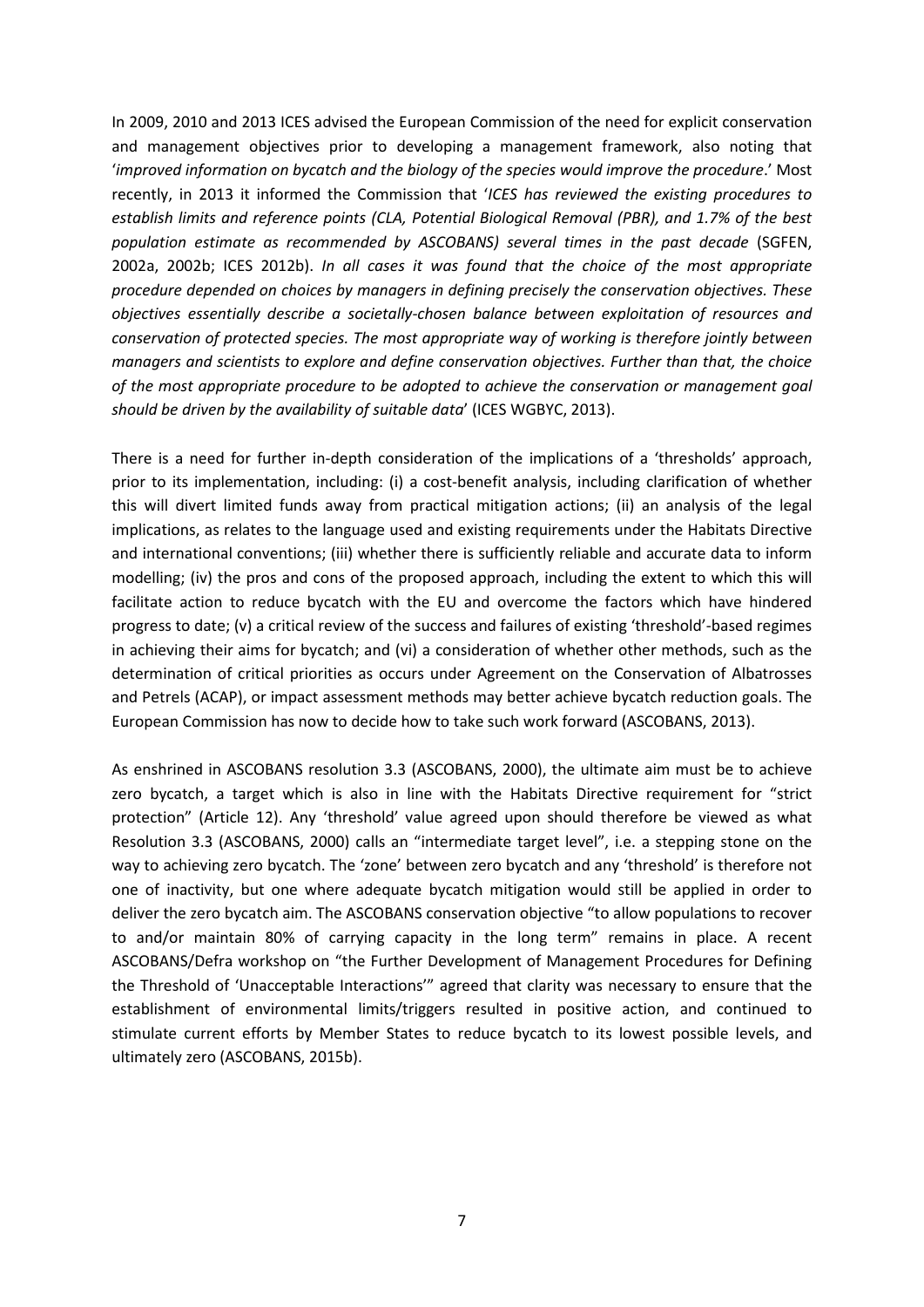### **SOLUTIONS**

#### **Identifying the best management framework**

Thus far, attention in ICES, ASCOBANS and the EU has largely focused only on threshold-based regimes. Instead the choice of management approach should be selected depending on that most likely to be effective, based upon critical review of the full range of management frameworks, their suitability and taking into account the resources and poor baseline population and bycatch data available. The extent to which thresholds would help overcome the obstacles that have thus far prevented meaningful action and their reliability in light of the considerable data limitations is unclear. The framework that would support management actions to reduce bycatch, both above and below any thresholds, is also yet to be outlined.

The form that management measures should take must be informed by adequate consideration of the full range of management approaches and the data and resources available to ensure that they result in effective action and that modelling efforts do not divert scarce resources away from the monitoring and mitigation that is urgently needed. Environmental limits/triggers often form a central component of management approaches, and can provide managers with a tool to prioritise conservation action and effectively allocate resources; but other approaches, including prioritisation exercises (e.g. ACAP) and impact and/or risk assessments, provide alternative approaches. Thresholds are used in the U.S. Marine Mammal Protection Act (MMPA) but it is important to note that the U.S. MMPA is supported by substantial financial and personnel resources, legal and scientific infrastructure, including take reduction teams and layers of independent oversight.

It is a requirement for Member States to conduct the assessments and monitoring to demonstrate that fisheries do not have a negative impact on local populations, particularly in Natura 2000 sites. In order to meet the requirements of the Habitats Directive, MSFD and CFP, we recommend that an analysis should be undertaken at a regional level to ensure that fisheries activities do not have a negative impact on achieving conservation objectives for cetaceans. Cumulative impacts, both from fisheries and other anthropogenic activities, must also be taken into account in management frameworks to ensure that threats are not assessed in isolation.

Towards this goal, an EU Action Plan on Cetacean Bycatch, similar to the existing Action Plan for Reducing Incidental Catches of Seabirds in Fishing Gear (European Commission, 2012), would be a beneficial next step for Member States to ensure a coordinated approach is taken. Development and implementation of an EU Action Plan on Cetacean Bycatch would ensure that a timely, systematic and practical approach is taken to adequate monitoring and mitigation regionally. Here we propose some potential key components of such an Action Plan, centred around improving (i) baseline population data; (ii) bycatch monitoring; and (iii) effective mitigation based upon a regionalised, stakeholder and evidence-based approach. To drive continued progress towards the goal of zero bycatch under such an Action Plan, the efficacy of mitigation should be monitored and Member States required to robustly show that bycatch levels in relation to population size are decreasing by a specified amount, over a set time period (e.g. 5 years), as evidenced through monitoring and mitigation.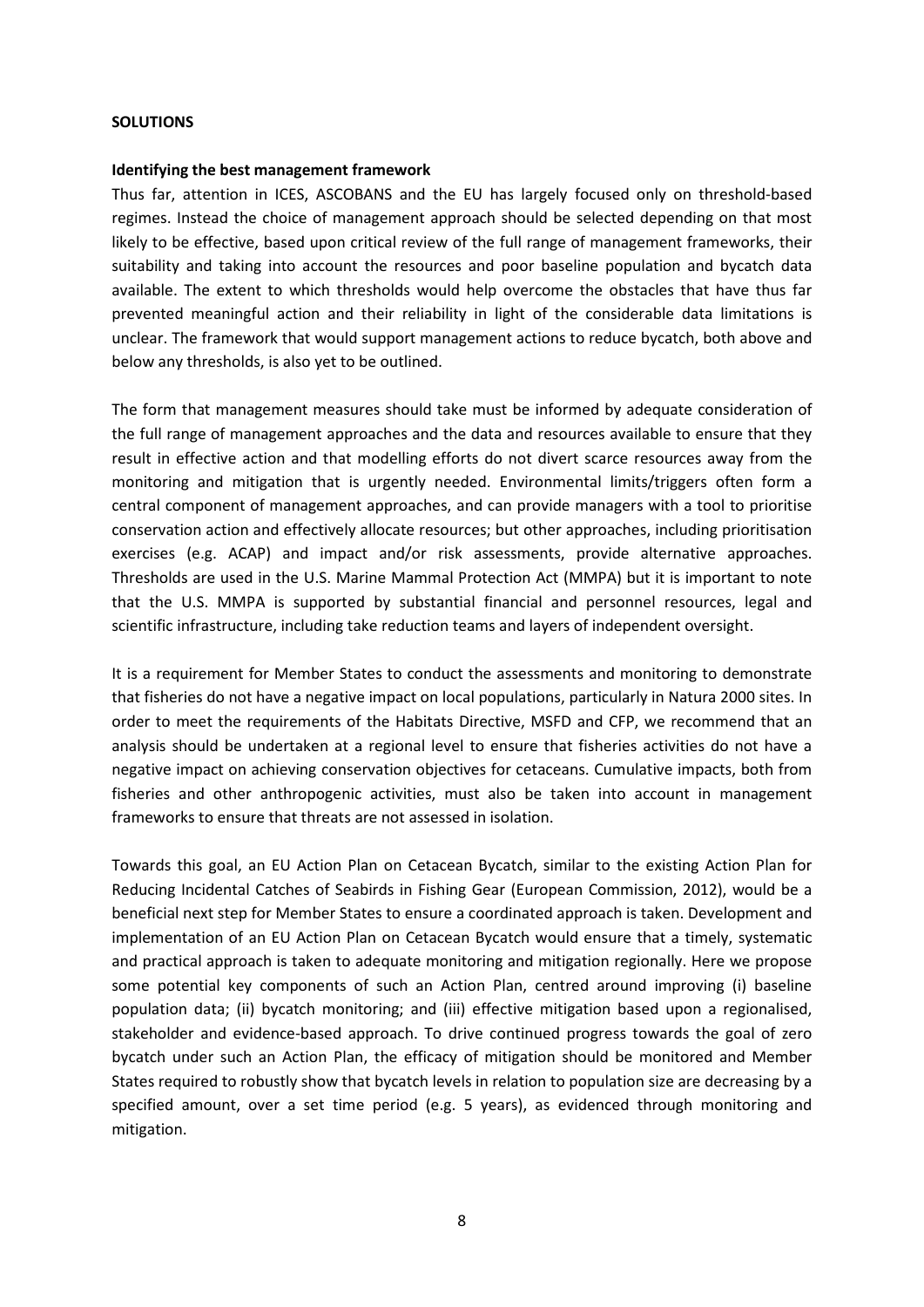#### **Improving baseline population data**

Irrespective of which management framework is put in place, there is a need to improve baseline population data in order to inform management strategies and provide a measure of their efficacy in achieving favourable conservation status for cetacean species. Currently there is considerable scientific uncertainty regarding the status and trends of European cetacean populations, including a lack of clarity on population structure and appropriate management units, and a lack of robust data on abundance and trends and historic population size. The size of historic populations is unknown but evidence suggests harbour porpoise populations have reduced in some areas and management objectives would therefore need to take into account the need to restore already depleted populations (for example, Evans, 2010; Hammond et al., 2013).

Appropriate management units for conservation remain uncertain for a number of species. For harbour porpoises, the ICES Working Group on Marine Mammal Ecology (ICES WGMME, 2012) recommended that there should only be a single management unit for the North Sea, whereas Evans & Teilmann (2009) proposed two, and Evans & Hoelzel in ASCOBANS NSSG (2013), either two or three, on the basis of genetic, morphometric and ecological information. There remain challenges in disentangling population structure and delineating boundaries, and as this can have a significant impact on the outputs of management models, the lack of clarity on population structure leads to a risk of setting any thresholds at inappropriate levels.

Whilst large-scale abundance surveys have been undertaken (such as SCANS, SCANS-II), there is a need for future surveillance to incorporate population structure in the survey strata delimitations (ICES NSSG, 2014; Sveegaard et al., 2015). The future of SCANS surveys is now uncertain due to lack of funding, calling into question the ability to meet reporting obligations under the EU Habitats Directive, as well as the CFP and MSFD. More frequent, finer-scale population level abundance estimates are also required, as well as improved coordination of activities across national boundaries. Since the harbour porpoise and many other cetacean species are wide ranging, abundance assessments on a national scale may be influenced by temporary or permanent movement to neighbouring countries, i.e. due to movement of food sources or in search of more favourable habitats and may thus over- or underestimate the abundance. Even if there were funding for large-scale synoptic surveys like SCANS, the more or less decadal temporal scale makes it difficult to detect significant trends in abundance particularly for the less common species, or to respond to changes in a timely fashion. There is a need for a sampling regime that allows for annual (and even some seasonal) surveillance. Since management units are currently tentative, survey designs should be precautionary and use finer scale units rather than amalgamate these. European countries therefore need to collaborate to determine population status, and coordinate management measures under the EU Habitats Directive, CFP and MSFD.

Inadequate knowledge of the wider impacts of fisheries and other anthropogenic activities on cetacean populations means that cumulative and long-term impacts are difficult to adequately account for in modelling efforts. Levels of chemical pollutants may impact reproduction (e.g. harbour porpoises: Pierce et al., 2008; Murphy et al., 2015), and increasing noise pollution (e.g. vessel noise, Dyndo et al., 2015; wind farm construction, Bailey et al., 2014) and climate change (Learmonth et al., 2006) may also have effects at the population level. With little quantification of such impacts, a high degree of uncertainty must be incorporated into any models.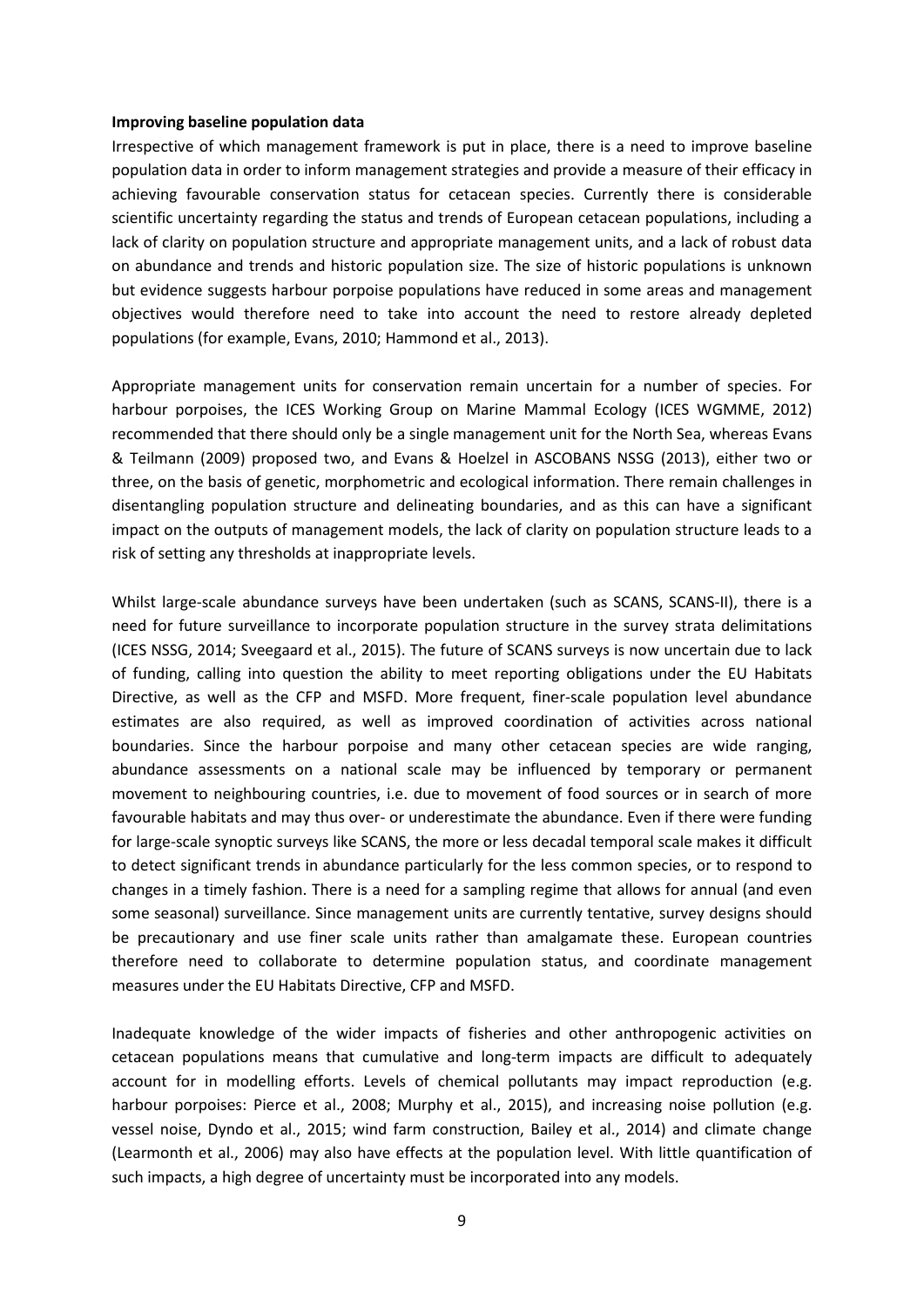### **Improving bycatch monitoring**

<u>.</u>

Current bycatch monitoring has proved inadequate to inform management action due to inadequacies in the coverage of Reg. 812, variable implementation of monitoring obligations under both Reg. 812 and the Habitats Directive, and a lack of clear, specific EU guidance. This has meant that monitoring of bycatch is often undertaken using different methodologies and to variable standards by different Member States, resulting in insufficient fishery coverage and/or sampling designs that have prevented the extrapolation and integration of data across Member States. Extrapolation from independent observer programmes to entire fleets using those gear types is also hindered by inadequate and variable information on fishing effort (ICES WGBYC, 2014a; ASCOBANS, 2015a). This has prevented the calculation of total bycatch estimates for individual populations by fishery and geographical area and large sections of the European fleet remain unmonitored, making assessment of the impact of bycatch at a population level, let alone a sub-population level, difficult. This has in turn largely prevented the application of effective management action (European Commission, 2011a).

Assessing and managing the impact of bycatch requires an understanding of the conditions under which animals are caught, the sections of the population affected and the key factors influencing bycatch rate (Brown et al., 2015). A complex combination of seasonal changes in cetacean and fisheries distribution, as well as behavioural processes that can vary with age, sex and reproductive status can apply to bycatch (Learmonth et al., 2014 and references therein). For example in the albacore tuna gillnet fishery in the northeast Atlantic young male common and striped dolphins dominate the catch. Adult females constitute the second largest portion of the bycatch for both species, with potential consequences for population sustainability (Brown et al., 2015). In this fishery, depth was identified as the most important parameter influencing bycatch, with the extent to which operations were conducted in daylight also a factor, effort alone having little influence on the capture probability (Brown et al., 2015). In other fisheries, effort has been identified as a likely key factor, for example in UK static net fisheries, net length appears to be a key factor in predicting bycatch rate, and is more important than the metier<sup>1</sup> (Northridge et al., 2015). Changes have been observed in the UK bycatch rate, potentially due to a change in porpoise distribution, a change in foraging behaviour or subtle changes in gear configurations not revealed by the metier descriptions utilised (Northridge et al., 2015). In the context of seabird bycatch in Australia's Eastern Tuna and Billfish Fishery (ETBF), significant variation in bycatch rates was observed at the individual vessel level, suggesting that operator behaviour influenced bycatch rates and that individual level incentive-based management measures may be highly effective (C. Wilcox, pers. comm.).

In order to inform effective, targeted mitigation, a unified sampling strategy is required that is coherently implemented across Member States. Essential components of monitoring include:

- Adequate geographic and fishery coverage, where monitoring effort within a fishery should be proportionate to the fishery/metier's overall contribution to bycatch (taking into account fleet size, effort and bycatch rate per vessel, as cumulative bycatch may be high in a large

 $1$  A métier is defined as a fishing activity which is characterised by a certain gear, group of target species, operating in a given area during a given season, within which each boat's effort exerts a similar exploitation pattern on a particular (group of) species or group of species. In other words, the species composition and size distribution in catches taken by any vessel working in a particular métier should be approximately the same (European Commission, 2015).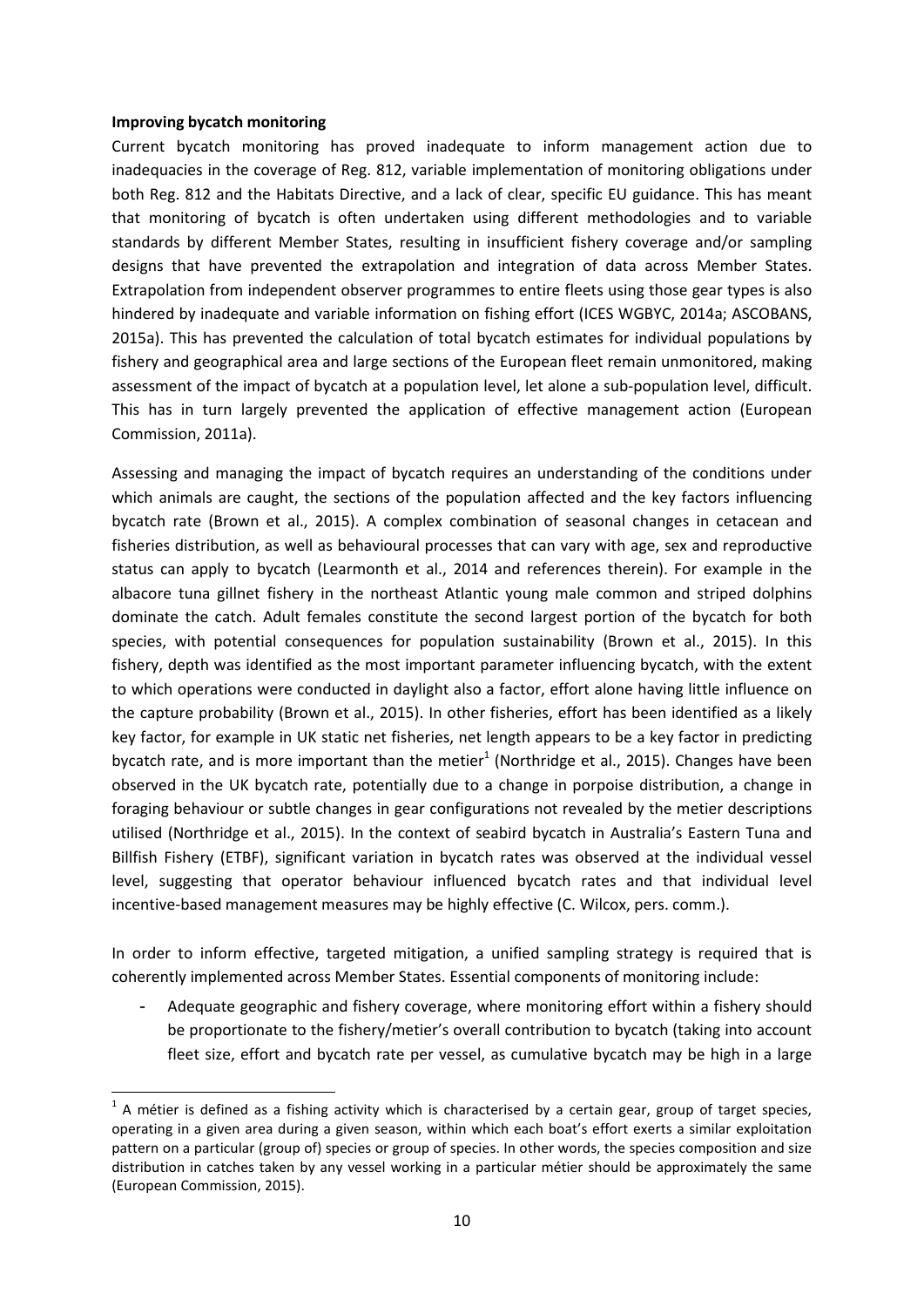fleet even if bycatch rate per vessel is low). If days at sea are used, it should be decimalised so as to be more accurate. For trawlers, the duration of towing and dimensions of the aperture of the fishing gear should be collected in addition to fishing time and days at sea. Different types of trawls should be distinguished as they have different bycatch rates. For set-net and driftnet fisheries, the data to be collected in addition to fishing time of vessels should include the number of vessels involved, the length, height and soak time of the net used, the target species, the mesh size, and gear type (ICES WGBYC, 2014a; ASCOBANS, 2015a);

- Knowledge of total fleet size;
- Adequate monitoring coverage, by independent observers where possible (e.g. vessels > 15m) and development of remote electronic video recording/other methods for small vessels;
- Collaboration with strandings monitoring schemes and analysis of carcasses from fishing vessels. Data from stranded and bycaught animals, despite some biases and limitations, remain the main (and often only) source of life history information for many populations (Learmonth et al., 2014) and the establishment of a European wide monitoring strategy is required (Learmonth et al., 2014), that includes investigation into the sub-lethal effects of bycatch-related injury and stress bycatch on fitness (Wilson et al., 2014);
- Collection of operational parameters in monitoring programmes such as effort, net length, soak time, depth, operator) in addition to recording details of bycatch events in order to determine factors influencing bycatch rates.

Collection of such data will require investment in monitoring by Member States, to ensure adequate geographic and fishery coverage, and a unified approach to data collection that will allow observed catches to be extrapolated to fleet level and integrated across Member States to obtain robust estimates of bycatch levels by fishery type per management unit area. Monitoring smaller boats, which represent the large majority of total vessel number in many countries, is vital as these vessels typically operate in coastal waters predominantly deploying static gears and therefore potentially pose a substantial risk to cetacean species inhabiting shelf waters (Brown et al., 2015b).

### **Mitigation**

Scientific studies clearly demonstrate that mitigation should be informed by robust knowledge of the operational and environmental factors influencing bycatch rate, and that the best mitigation approach may vary according to fishery, species and geographical area. At the same time, the perceived burden of data collection should not become a barrier to implementing mitigation, and data requirements need to be balanced with the urgent need to implement conservation action. Consultation with fisheries stakeholders, and trials and monitoring of mitigation, are key to ensuring industry support for mitigation measures. As mitigation is implemented, both efficacy and industry compliance should be monitored, with its development an evolving process that allows continued refinement of mitigation in partnership with stakeholders. A range of potential mitigation methods are now available, a selection of which are summarised below: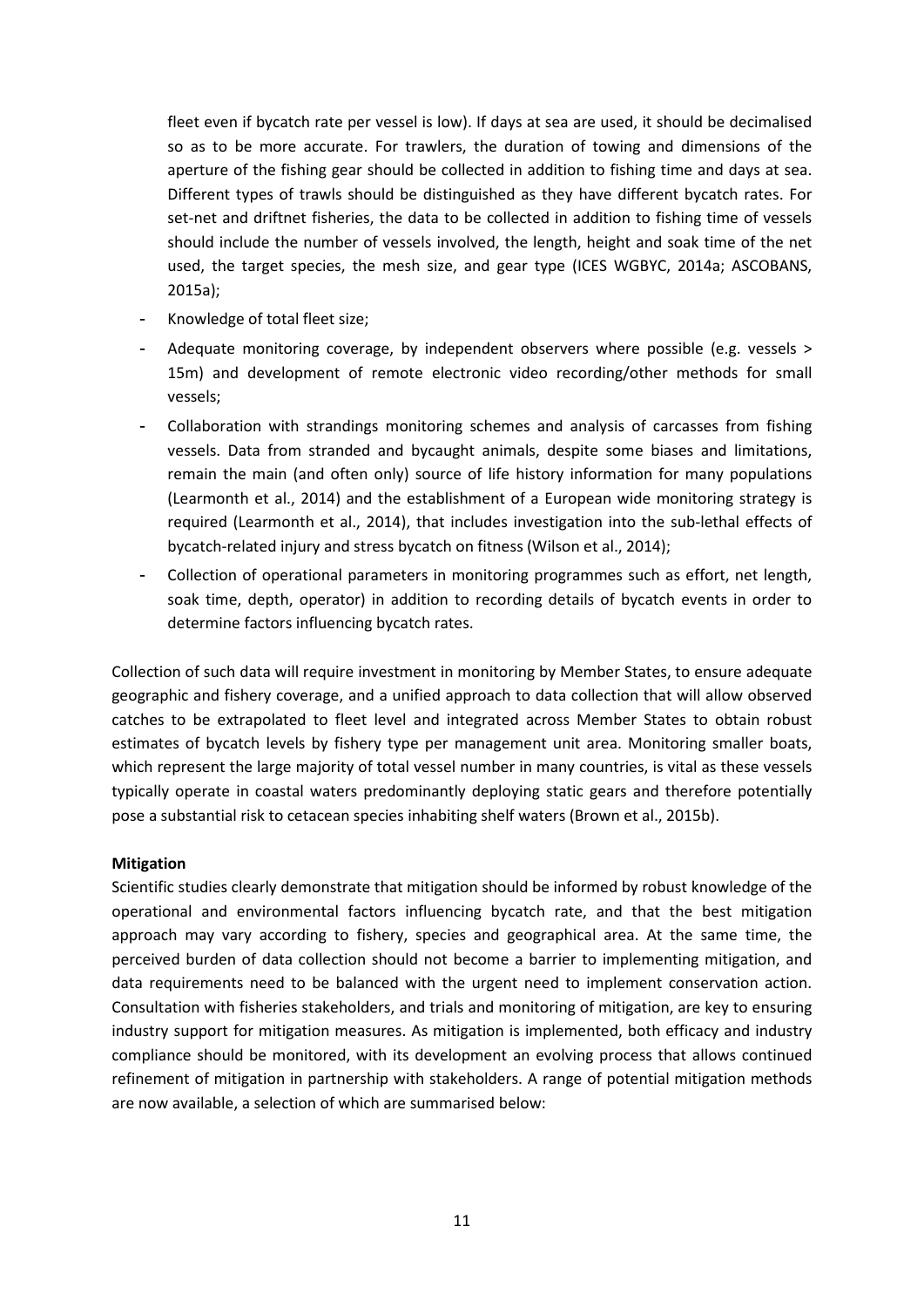## *(i) Time-area fishing restrictions or closures*

For time-area measures to be effective, clear differences in geographical and temporal density of the animals are required, so that bycatch can really be reduced and not simply shifted. For example, bycatch of common dolphins in pair trawls off northwestern Spain could be reduced significantly if trawlers were restricted to operating in water deeper than 250 m and likely avoided entirely if they were restricted to water deeper than 300 m and only operating in daylight (Fernandez-Contreras et al., 2010).

Although a fishery might pose high risk to a species, low or moderate risk areas can exist within the range of the fishery, enabling management measures to focus on areas of greatest risk (Brown et al., 2015), especially if these represent critical habitats for cetaceans. Adoption of time-area closures was the first tangible conservation action taken to reduce the bycatch of harbour porpoises in the Gulf of Maine, USA, where three such areas were incorporated into a number of management actions and remain part of the bycatch reduction strategy in place today (Read, 2013).

## *(ii) Acoustic methods*

The range of acoustic bycatch reduction techniques for small cetaceans includes pingers, passive alerting and active acoustic deterrent devices, vessel noise reduction, production of animal sounds, metal oxide nets, echolocation disrupters and pyrotechnics (Werner et al., 2006).

To date, pingers have been the most frequently used acoustic deterrent device (ADD). However, schemes which rely entirely on pingers, such as those enacted in Europe, remain of unknown effectiveness (Dawson et al., 2013), due to variable pinger designs; inadequate testing and monitoring of their efficacy; technical problems; and variable compliance. To allow further development of ADDs, ICES recommends that a performance standard should be set. For an ADD to become acceptable, it should have a proven ability to reduce bycatch of the relevant species in the setting of a commercial fishery (ICES, 2013b). Pingers are unlikely to be adopted and/or used appropriately unless their use is mandated (Dawson et al., 2013) and post-implementation monitoring is therefore critical to assess temporal trends in compliance and efficacy (Dawson et al., 2013).

Other acoustic mitigation strategies have focused on increasing the detectability of static fishing gear by adding passive reflectors, braided rope, air-tube nylon threads, multi-filament threads and increasing the acoustic reflectivity of twine using a chemical filler (Dawson, 1991, 1994; Hatakeyama et al., 1994; Silber, 1994; Koschinski 1997). Most recently the focus has been on the development and testing of nylon nets filled with barium sulphate or iron oxide to increase the acoustic reflectivity of the net (Trippel et al., 1999, 2003, 2009; Mooney et al., 2004, 2007; Koschinski et al., 2006; Larsen et al., 2007). Results have been variable (see Mackay, 2011). Whilst a significant reduction in harbour porpoise bycatch rates was observed in 'acoustically reflective' gillnets (Larsen et al. 2007; Trippel et al. 2009), the use of reflective or stiff nets did not lead to a reduction in franciscana (*Pontoporia blainvillei*) bycatch rates in gillnets (Bordino et al., 2013) and the use of barium sulphate filled polyamide (nylon) nets significantly increased bycatch in the UK (Northridge et al., 2003). New developments include an "interactive" programmable Porpoise Alarm (PAL) using synthesised lifelike, electronic harbour porpoise communication signals to modify the behaviour of the animals around nets (Culik et al., 2015).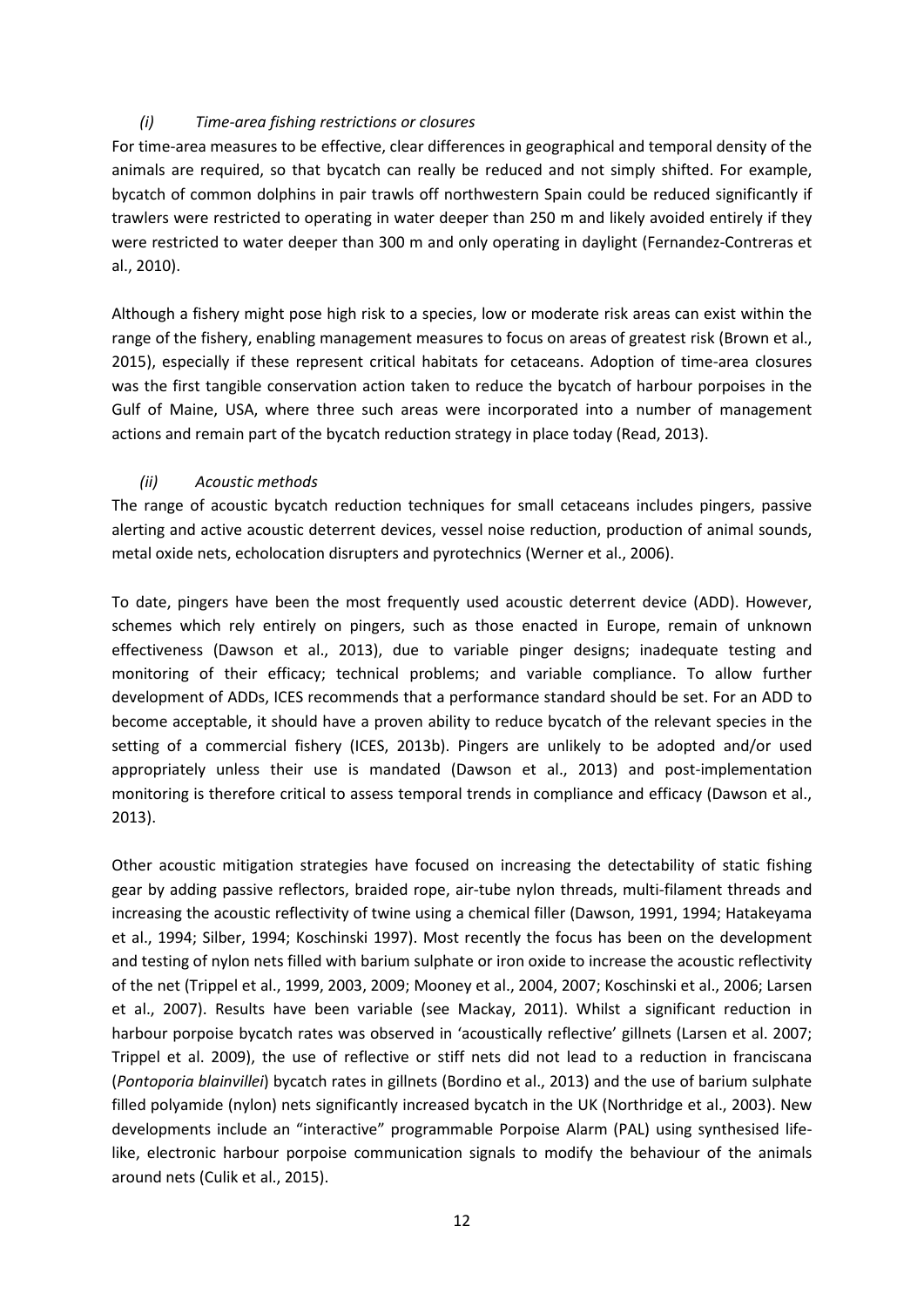## *(iii) Using all the tools in the box*

Many other mitigation strategies may also be effective, depending on the primary factors influencing bycatch rates. These may include restrictions on effort (e.g. soak time, net length), modification of depth of gear deployment and in some cases, potentially a move from industry-wide regulation to individual incentive-based management, which rewards low impact operators while simultaneously driving poorly performing operators to adopt better practices or leave the industry. In many cases, the best approach may require a combination of approaches, 'using all the tools in the box'. In the two longest-running programmes that employ pingers globally, other mitigation approaches, such as time−area closures and gear modification, were also employed. Similarly in Norwegian waters, recommendations to address harbour porpoise bycatch include a mixture of approaches, including the prohibition of large-mesh gillnets in waters shallower than 50m as a proxy for the closed area approach, the use of pingers for gillnets in waters exceeding 50m depth, and the continuation of the bycatch monitoring programme, with increased coverage, including on small vessels (Bjorge et al., 2013).

Among 12 actions proposed in the ASCOBANS harbour porpoise conservation plan, four are aimed at evaluating the effect of fishery activities on porpoise populations based on data collected on boats and in strandings (Reijnders et al., 2009). These indicators could be further refined by the estimation of the origin of stranded porpoises and the distribution inferred from stranded porpoises with evidence of bycatch. Anomalies in distributions would highlight critical areas with a high level of interaction with fisheries. This information is very important to assess small cetacean conservation status and could help in designing better adapted mitigation actions (Peltier & Ridoux, 2015).

One approach suggested by ASCOBANS is a precautionary approach whereby appropriate mitigation measures should be applied in all set-net fisheries irrespective of vessel size, gear type or geographic area; but exemptions should be made for those fisheries with demonstrated negligible (rate and/or cumulative) bycatch (see under regional recommendation for required mitigation and monitoring measures, as well as exempted fisheries) (ASCOBANS, 2015a). Such measures should clearly not be restricted to the application of acoustic devices, but should also incorporate other appropriate mitigation measures, according to the key factors influencing bycatch rate and be developed in consultation with the fishing industry and other stakeholders.

Globally, wider availability of information on bycatch rates including through dedicated studies and monitoring, in combination with increased transparency and stricter rules for the reporting of bycatch and fishing effort by all fisheries, would greatly help in the assessment of bycatch risks and the design of effective mitigation for species of conservation concern (Fosette et al., 2015). Populations should be routinely monitored, with management areas revised regularly based on changes in the animals' distribution. This is particularly important in a time when the marine environment is under pressure from a wide range of anthropogenic activities and climate change that may fragment and degrade ecological niches (Sveegaard et al., 2015).

### **CONCLUSIONS**

For decades, cetacean bycatch has been a major conservation and welfare concern in Europe and despite 20 years of Habitats Directive implementation, and 40 years of CFP, there has been limited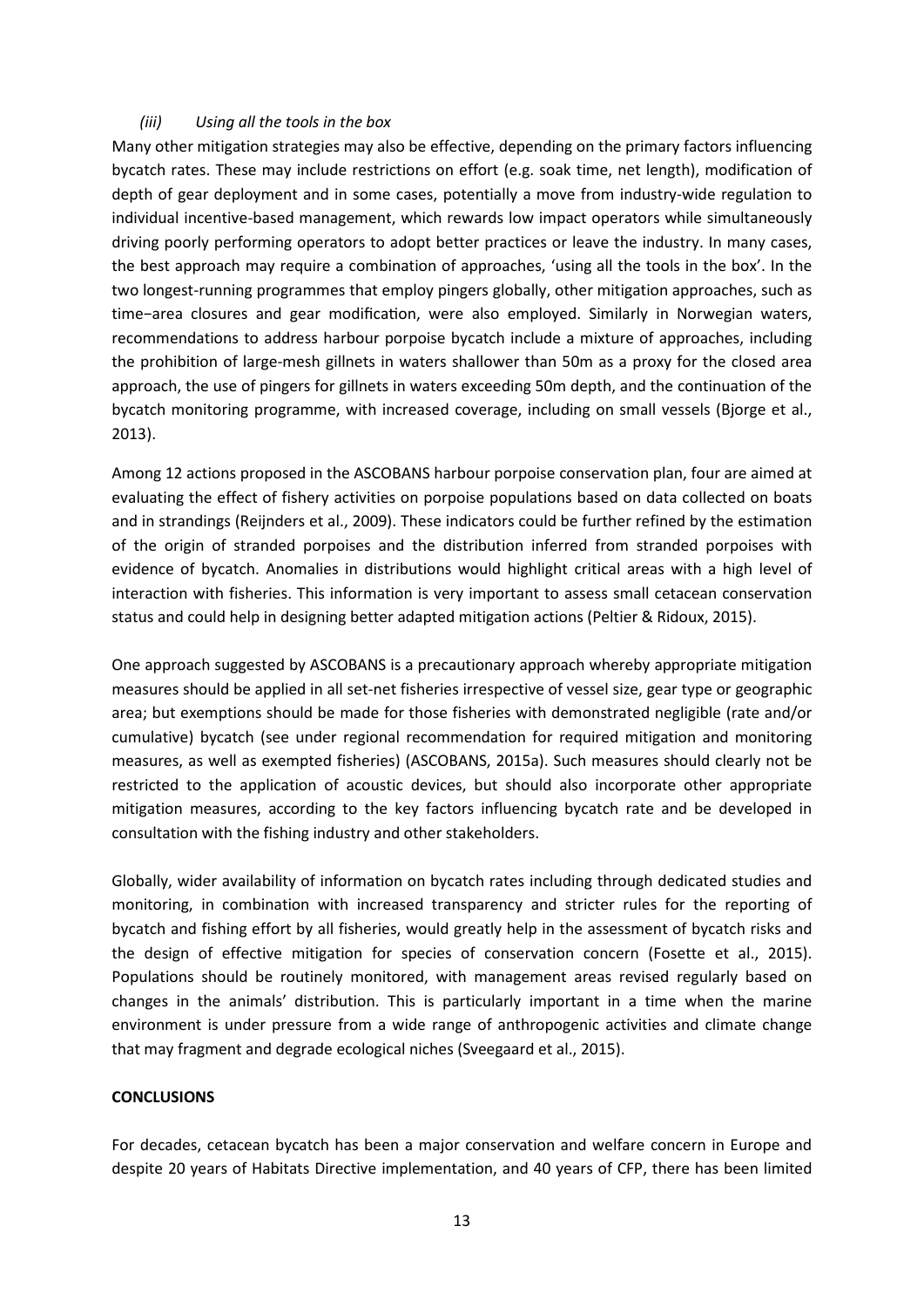effective monitoring or mitigation, with high, likely unsustainable, numbers of harbour porpoises, dolphins and whales continuing to die each year. It is clear that implementation of both bycatch and population monitoring needs to be improved and that a renewed effort to reduce bycatch is required.

Important policy decisions are urgently needed to bridge the gap between policy makers, scientists, NGOs and the fishing industry to ensure that bycatch reductions are achieved immediately. A clear strategy is needed, identifying the steps to undertake surveillance, monitor and reduce bycatch, as soon as possible. Given the considerable data gaps identified, a precautionary approach to management must be considered. To this end, an EU Action Plan on Cetacean Bycatch, like the existing Action Plan for reducing incidental catches of seabirds in fishing gear (European Commission, 2012), is urgently needed to provide a management framework to reduce cetacean bycatch towards zero. Ultimately this could in turn form a model from which to develop an international FAO Action Plan on Cetacean Bycatch.

To this end, we offer the following recommendations, that we believe should be included as components of an EU Action Plan on Cetacean Bycatch:

## **i) Bycatch monitoring and population surveillance**

There is a strong legal basis for cetacean protection and monitoring, but with insufficient implementation and guidance to EU Member States specifying the amount, frequency or quality of bycatch monitoring or population surveillance required. This has led to variable implementation by Member States and, hence, a failure to obtain the data needed to support effective management action. With no specific MSFD requirements related to bycatch of protected species, Member States typically have relied on existing legislation as their measures to reach GES for marine mammals, such an approach is unlikely to be adequate to meet GES or to achieve favourable conservation status for cetacean species. Clear guidance, strengthened implementation and enforcement from the European Commission and Member States, and coherent advice from scientific bodies (e.g. ICES, ASCOBANS, SCTEF, OSPAR etc.) on bycatch monitoring and population surveillance is required to help ensure that data are robust and can be better integrated across Member States, and that the resources invested by Member States result in informed, effective management action.

A unified sampling strategy is required that is coherently implemented across Member States. Essential components of bycatch monitoring include:

- 1. Adequate geographic and fishery coverage, where monitoring effort reflects the metiers contribution to overall bycatch;
- 2. Knowledge of total fleet size;
- 3. Adequate monitoring coverage, by independent observers where possible (e.g. vessels > 15m) and development of remote electronic video recording/other methods for small vessels;
- 4. Collection of operational parameters in monitoring programmes (such as effort, net length, soak time, depth, operator) in addition to recording details of bycatch events in order to determine factors influencing bycatch rates;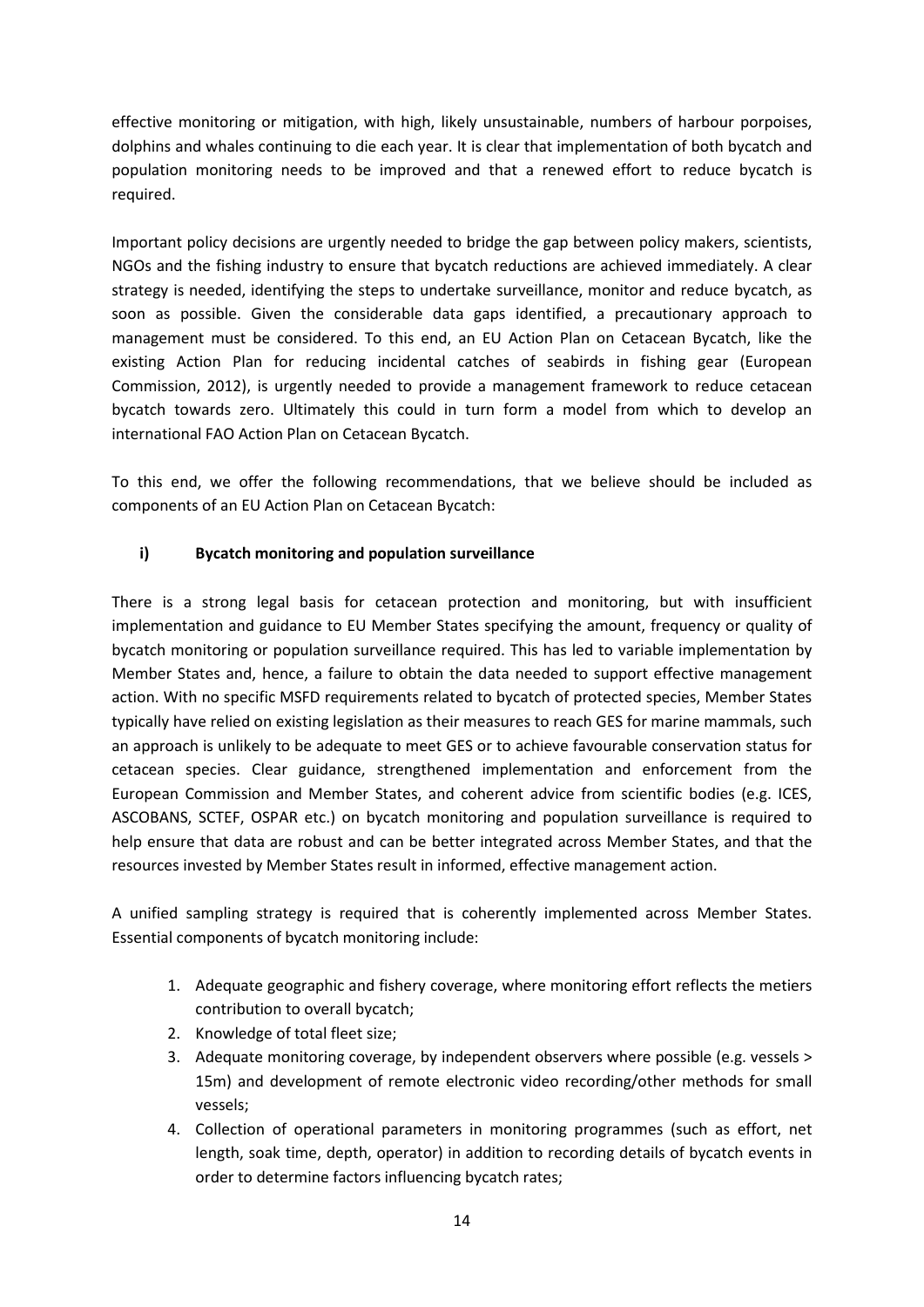5. Collaboration with strandings monitoring schemes and analysis of carcasses from fishing vessels to gather life-history data and study sub-lethal effect, through the establishment of a European wide monitoring strategy.

## **ii) A framework for bycatch mitigation towards zero**

Any policy framework must provide a means to demonstrate the continued reduction of bycatch towards the zero goal, for example, through a requirement that annual monitoring and mitigation robustly show that bycatch levels in relation to population size are decreasing by a specified amount over a set time period.

Subsequent to the ASCOBANS workshop in July 2015 on "the Further Development of Management Procedures for Defining the Threshold of 'Unacceptable Interactions'" (ASCOBANS, 2015b) it is evident that there should be further in-depth consideration of the implications of a 'thresholds' approach prior to implementation. Whilst environmental limits/triggers can often form a central component of management approaches, and can provide managers with a tool to prioritise conservation action and allocate resources, there has as yet, been inadequate analysis to show that this is the best approach in Europe. At such a critical juncture in addressing bycatch it is important that careful consideration is given as to what strategy will result in meaningful action by Member States, taking into account the resources and data available. To this end, there is a need for costbenefit analyses of a threshold-based approach, a critical review of available frameworks (thresholdbased, prioritisation exercises, impact and risk assessment), data limitations, and consideration of the policy, legal and scientific framework.

With some cetacean populations facing unsustainable impacts, it is important that efforts to model often inadequate data, and determine 'thresholds' do not delay decisions, or distract attention and funds from reducing cetacean deaths in fishing nets. Any use of 'thresholds' would need to demonstrate that such points were triggers for further conservation actions to meet the goal of zero bycatch and ensure strict protection for cetacean species in European waters.

The reformed CFP process includes a commitment for adequate surveillance, bycatch monitoring and effective mitigation. There is significant EU funding under the European Maritime and Fisheries Fund (EMFF) which should provide sufficient support for improved data collection, compliance monitoring and improved sustainability of fisheries, including the development of alternative fishing gear to achieve a higher ongoing reduction in cetacean bycatch. One aim might be a requirement for Member States to robustly show that bycatch levels in relation to population size are decreasing over a set time period by a specified amount, evidenced through monitoring and mitigation.

## **iii) A regionalised, stakeholder and evidence-based approach to mitigation**

We also propose that a more regionalised evidence-based approach is taken to mitigation where the mitigation approach is informed by the best available data on the key factors influencing bycatch rates. Engagement with fisheries stakeholders and scientists will be essential to this process. A cetacean bycatch strategy should be integral to the development of multi-annual plans under the CFP. Regional Bycatch Reduction Teams, like those that exist in the U.S., might help to focus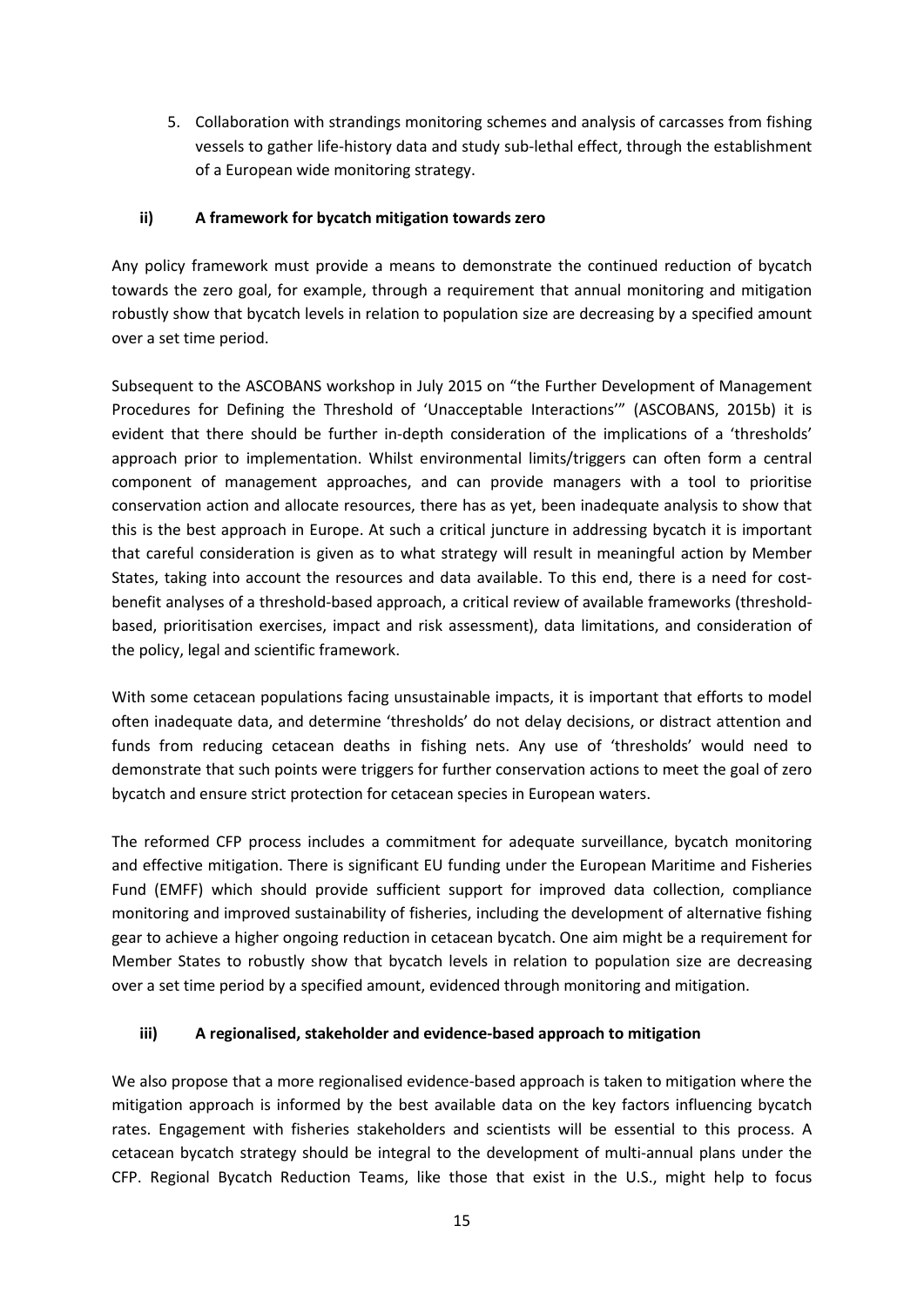attention and build stakeholder support. Monitoring of the implementation of mitigation actions and their efficacy will also be key to ensuring continued improvement in mitigation techniques and achieving meaningful reductions in cetacean bycatch.

## **Acknowledgements**

Chris Butler-Stroud (WDC), Euan Dunn (RSPB), Mark Simmonds (HSI), Marguerite Tarzier (BirdLife), Catherine Weller (ClientEarth) and Jamie Rendell provided helpful comments on a draft of this paper.

## **References**

ACCOBAMS and GFCM (General Fisheries Council of the Mediterranean) 2008. Report of the International Workshop on Cetacean Bycatch within the ACCOBAMS Area. Rome, Italy. 58pp.

ASCOBANS. 2000. Resolution 3.3 on Incidental Take of Small Cetaceans. Presented at the 3rd Session of the Meeting of Parties, Bristol, United Kingdom.

ASCOBANS. 2013. Societal decisions required for the determination of safe bycatch limits for harbour porpoise, common dolphin and bottlenose dolphin. Document AC20/Doc.3.1.2 (P). Submitted by UK to 20th ASCOBANS Advisory Committee Meeting, Warsaw, Poland, 27-29 August 2013.

ASCOBANS. 2014. ASCOBANS Expert Workshop on the Requirements of Legislation to Address Monitoring and Mitigation of Small Cetacean Bycatch. Compilation of comments and recommendations emitted by different fora regarding the effectiveness of the EU regulation laying down measures concerning incidental catches of cetaceans - Regulation (EC) 812/2004

ASCOBANS. 2015a. Expert Workshop on the Requirements of Legislation to Address Monitoring and Mitigation of Small Cetacean Bycatch. Bonn, Germany, 21-23 January 2015 Report.

ASCOBANS. 2015b. ASCOBANS Workshop on the Further Development of Management Procedures for Defining the Threshold of 'Unacceptable Interactions'. Part I: Developing a Shared Understanding on the Use of Thresholds/Environmental Limits.

ASCOBANS NSSG. 2013. Report of the  $3<sup>rd</sup>$  meeting of the ASCOBANS steering group for the conservation plan for the harbour porpoise in the North Sea. ASCOBANS AC21/Doc. 2.2.1.a(WG). Dist. 7 August 2014. 86pp.

ASCOBANS NSSG. 2014. Report of the  $4<sup>th</sup>$  meeting of the ASCOBANS steering group for the conservation plan for the harbour porpoise in the North Sea. ASCOBANS AC22/Doc. 2.2. Dist. 30 July 2015. 59pp.

Bailey, H., Brookes, K.L. & Thompson, P.M. 2014. Assessing environmental impacts of offshore wind farms: lessons learned and recommendations for the future. Aquatic Biosystems 10.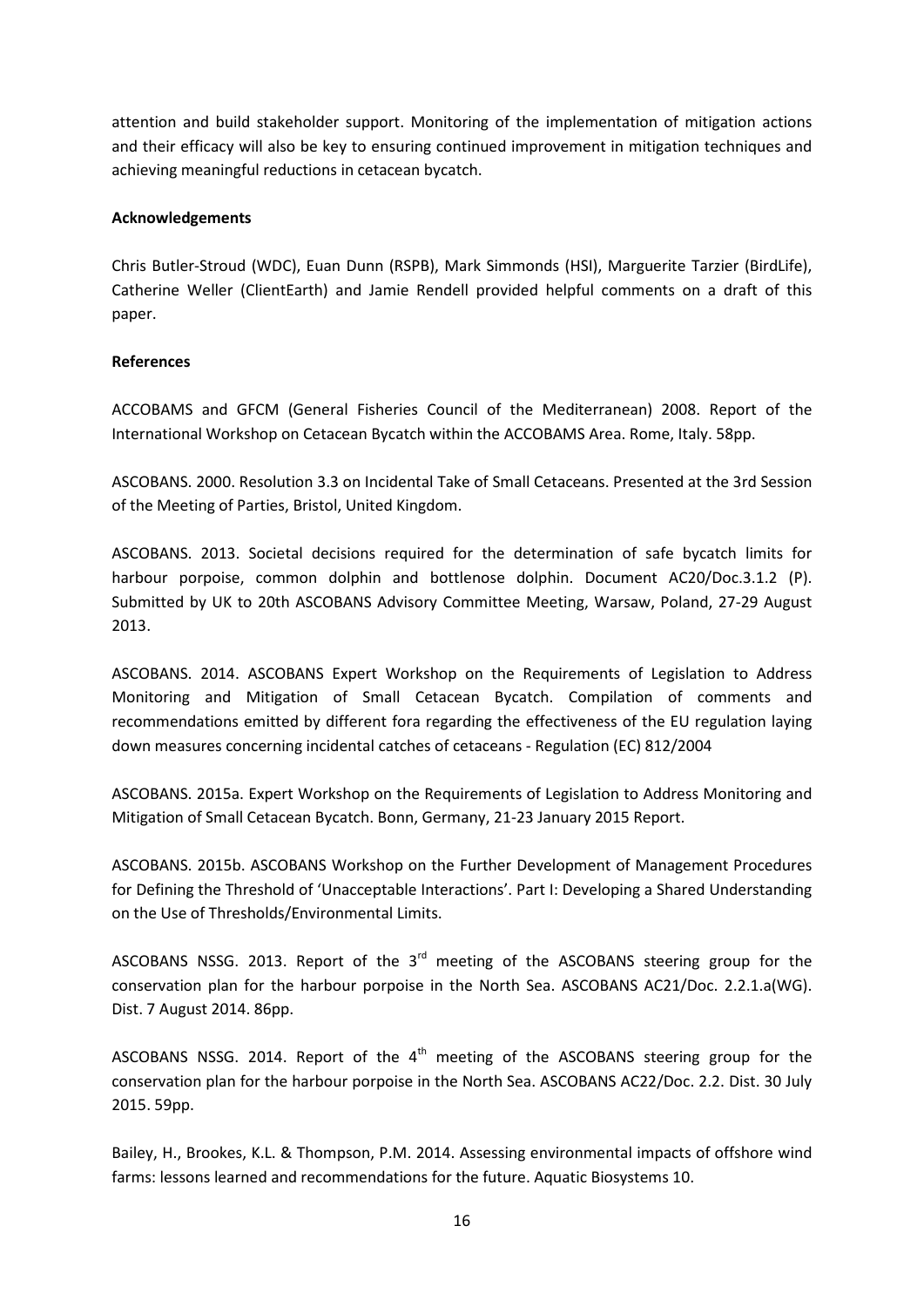Beale, C.M. and Monaghan, P. 2004. Human disturbance: people as predation free predators? Journal of Applied Ecology, 41: 335–343.

Benke, H., Bräger, S., Dähne, M., Gallus, A., Hansen, S., Honnef, C. G., ... and Verfuß, U. K. 2014. Baltic Sea harbour porpoise populations: status and conservation needs derived from recent survey results. Marine Ecology Progress Series*,* 495: 275-290.

Birkun, A. Jr. 2002. *Interactions between cetaceans and fisheries in the Black Sea. State of knowledge and conservation strategies*. A report to the ACCOBAMS Secretariat, February 2002. Monaco, 11pp.

Bjørge, A., Skern-Mauritzen, M., and Rossman, M.C., 2013. Estimated bycatch of harbour porpoise (Phocoena phocoena) in two coastal gillnet fisheries in Norway, 2006–2008. Mitigation and implications for conservation. Biological Conservation, 161: 164–173.

Bordino, P., Mackay, A.I., Werner, T.B., Northridge, S.P. and Read, A.J. 2013. Franciscana bycatch is not reduced by acoustically reflective or physically stiffened gillnets.

Brown, S.L., Reid, D. and Rogan, E. 2015a. Characteristics of Fishing Operations, Environment and Life History Contributing to Small Cetacean Bycatch in the Northeast Atlantic. PLOS ONE, 9, e104468

Brown, S.L., Reid, D. and Rogan, E. 2015b. Spatial and temporal assessment of potential risk to cetaceans from static fishing gears. Marine Policy, 51: 267-280.

CMS. 2015. CMS Resolution 11.23: Conservation Implications of Cetacean Culture. Available online at:

http://www.ascobans.org/sites/default/files/document/AC22\_Inf\_4.7.b\_CMSres.11.23\_CetaceanCul ture.pdf

Culik, B., von Dorrien, C., Müller, V. and Conrad, M. 2015. Synthetic communication signals influence wild harbour porpoise (*Phocoena phocoena*) behaviour. Bioacoustics: The International Journal of Animal Sound and its Recording DOI: 10.1080/09524622.2015.1023848.

Dawson, S.M. 1991. Modifying gillnets to reduce entanglement of cetaceans. Marine Mammal Science, 7: 274−282.

Dawson, S.M. 1994. The potential for reducing entanglement of dolphins and porpoises with acoustic modifications to gillnets. Report of the International Whaling Commission, 15(Spec Issue): 573−578.

Dawson, S.M., Northridge, S., Waples, D. and Read, A.J. 2013. To ping or not to ping: the use of active acoustic devices in mitigating interactions between small cetaceans and gillnet fisheries. Endangered Species Research, 19: 201–221.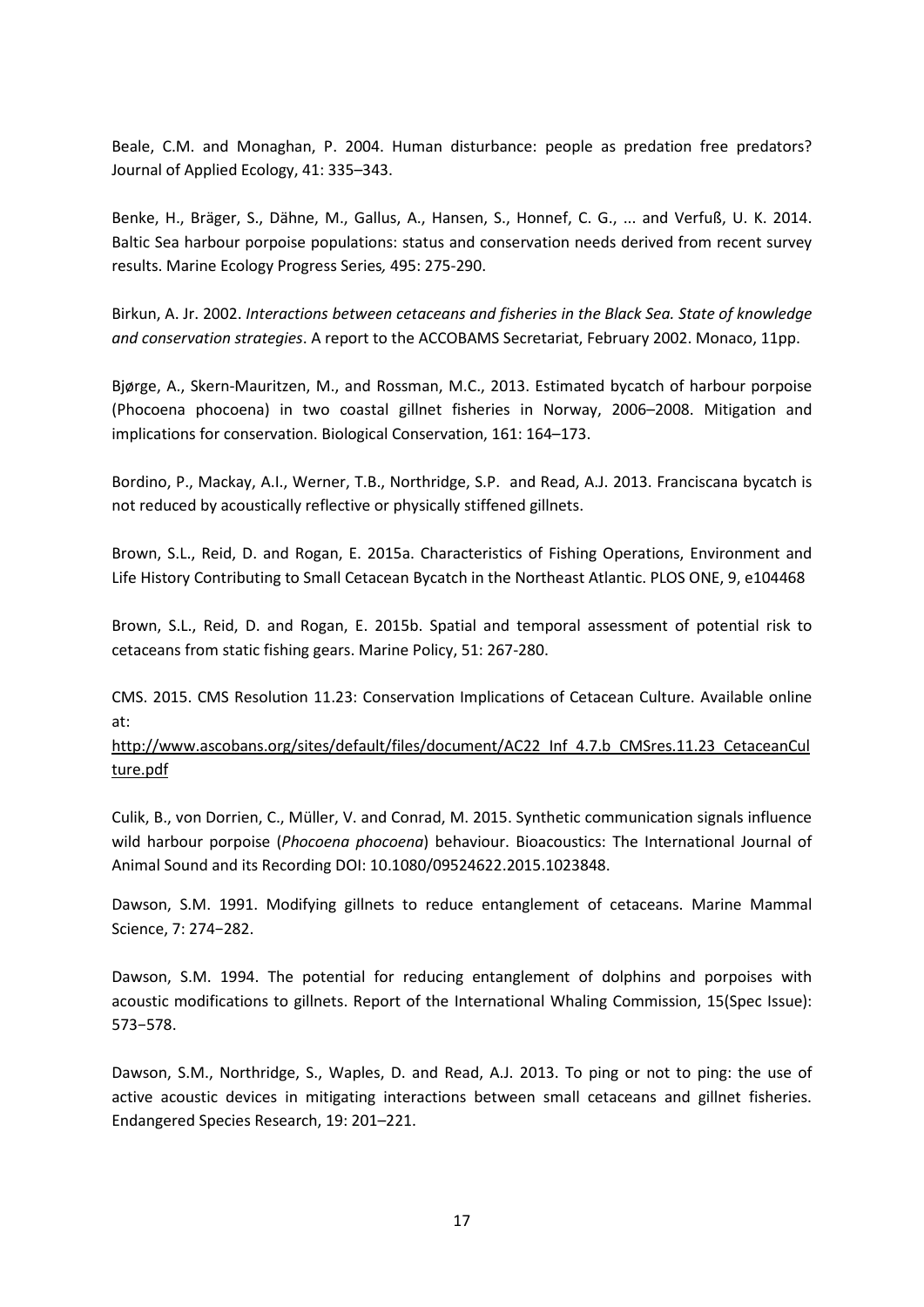Deaville, R. and Jepson, P.D. 2011. Final Report for the period 1st January 2005 – 31st December 2010. CSIP Stranding report to Defra. Available online at: http://ukstrandings.org/csip-reports/ last accessed on 26/8/2015.

Dyndo, M., Wiśniewska, D.M., Rojano-Doñate, L. and Madsen, P.T. 2015. Harbour porpoises react to low levels of high frequency vessel noise. Nature Scientific Reports.

EU N2K Group. 2015. An overview of the potential interactions and impacts of commercial fishing methods on marine habitats and species protected under the EU Habitats Directive. Report from the European Economic Interest Group to the European Commission. Available online at: http://ec.europa.eu/environment/nature/natura2000/marine/docs/Fisheries%20interactions.pdf.

European Commission. 2009. COM(2009) 368: Communication from the Commission to the European Parliament and the Council - Cetacean incidental catches in Fisheries : report on the implementation of certain provisions of Council Regulation (EC) No 812/2004 and on a scientific assessment of the effects of using in particular gillnets, trammel nets and entangling nets on cetaceans in the Baltic Sea as requested through Council Regulation (EC) No 2187/2005. Available online at: http://eur-lex.europa.eu/procedure/EN/198455.

European Commission. 2011a. COM(2011) 578: Communication from the Commission to the European Parliament and the Council on the implementation of certain provisions of Council Regulation (EC) No 812/2004 laying down measures concerning incidental catches of cetaceans in fisheries and amending Regulation (EC) No 88/98. Available at: http://eurlex.europa.eu/LexUriServ/LexUriServ.do?uri=COM:2011:0578:FIN:EN:PDF

European Commission. 2011b. The EU Biodiversity Strategy to 2020. Available online at: http://ec.europa.eu/environment/nature/info/pubs/docs/brochures/2020%20Biod%20brochure%2 0final%20lowres.pdf

European Commission, 2012. Communication from the Commission to the European Parliament and the Council. Action Plan for reducing incidental catches of seabirds in fishing gears. COM(2012) 665 final. 16pp.

European Commission, 2014. Report from the Commission to the Council and the European Parliament. The first phase of implementation of the Marine Strategy Framework Directive (2008/56/EC) The European Commission's assessment and guidance. http://eur-lex.europa.eu/legalcontent/EN/TXT/PDF/?uri=CELEX:52014DC0097&from=EN

European Commission. 2015. Proposal for a regulation of the European Parliament and of the Council concerning the establishment of a Union framework for the collection, management and use of data in the fisheries sector and support for scientific advice regarding the Common Fisheries Policy (recast). http://eur-lex.europa.eu/resource.html?uri=cellar:049acc13-15dc-11e5-a342- 01aa75ed71a1.0007.01/DOC\_1&format=PDF

European Parliament. 2013. EP-PE\_TC1-COD(2012)0216.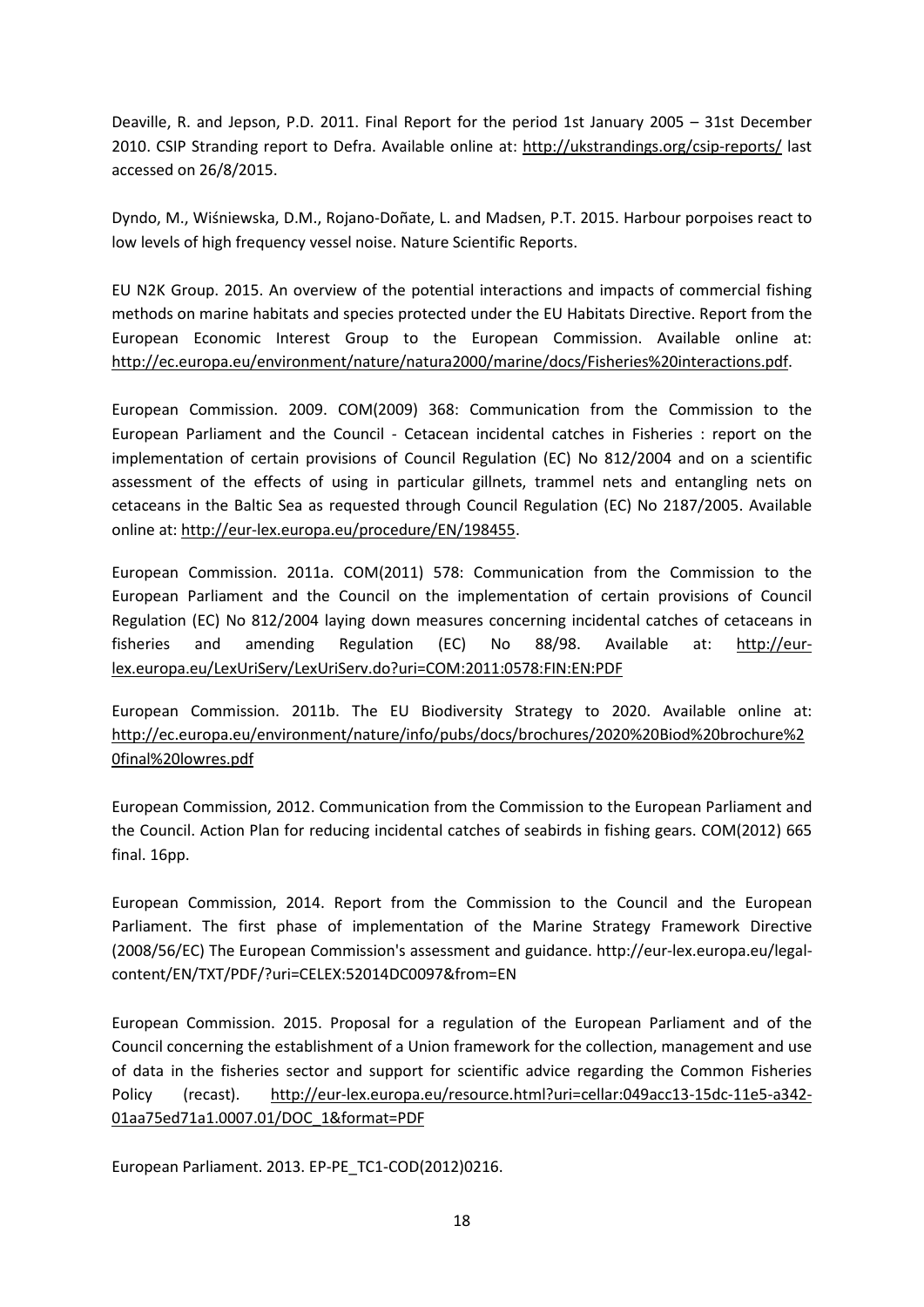## Eurostat. 2015. http://ec.europa.eu/eurostat

Evans, D. and Arvela, M. 2012. Assessment and reporting under Article 17 of the Habitats Directive. Explanatory Notes & Guidelines for the period 2007–2012. Retrieved from https://circabc.europa.eu/sd/a/2c12cea2-f827-4bdbbb56-3731c9fd8b40/Art17-Guidelines final.pdf. Accessed on 15 January 2015.

Evans, P.G.H. and Teilmann, J. (editors) 2009. *Report of ASCOBANS/HELCOM Small Cetacean Population Structure Workshop*. ASCOBANS/UNEP Secretariat, Bonn, Germany. 140pp.

Evans, P.G.H. 2010. *Review of Trend Analyses in the ASCOBANS Area*. ASCOBANS AC17/Doc. 6-08 (S). 68pp.

Fernandez-Contreras, M. M., Cardona, L., Lockyer, C. H. and Aguilar, A. 2010. Incidental bycatch of short-beaked common dolphins (Delphinus delphis) by pairtrawlers off northwestern Spain. ICES Journal of Marine Science, 67: 1732-1738.

Fossette, S., Witt, M.J., Miller, P., Nalovic, M.A., Albareda, D., Almeida, A.P., Broderick, A.C., Chacón-Chaverri, D., Coyne, M.S., Domingo, A., Eckert, S., Evans, D., Fallabrino, A., Ferraroli, S., Formia, A., Giffoni, B., Hays, G.C., Hughes, G., Kelle, L., Leslie, A., López-Mendilaharsu, M., Luschi, P., Prosdocimi, L., Rodriguez-Heredia, S., Turny, A., Verhage, S. and Godley, B. J. 2014. Pan-Atlantic analysis of the overlap of a highly migratory species, the leatherback turtle, with pelagic longline fisheries. Proceedings of the Royal Society, B, 281: 20133065. http://dx.doi.org/10.1098/rspb.2013.3065

Gill, J.A., Norris, K. and Sutherland, W.J. 2001. Why behavioural responses may not reflect the population consequences of human disturbance. Biological Conservation, 97: 265–268.

Hammond, P.S., Macleod, K., Berggren, P., Borchers, D.L., Burt, L., Cañadas, A., Desportes, G., Donovan, G.P., Gilles, A., Gillespie, D., Gordon, J., Hiby, L., Kuklik, I., Leaper, R., Lehnert, K., Leopold, M., Lovell, P., Øien, N., Paxton, C.G.M., Ridoux, V., Rogan, E., Samarra, F., Scheidat, M., Sequeira, M., Siebert, U., Skov, H., Swift, R., Tasker, M.L., Teilmann, J., Van Canneyt, O., and Vázquez, J.A., 2013. Cetacean abundance and distribution in European Atlantic shelf waters to inform conservation and management. Biological Conservation, 164: 107–122.

ICES. 2010. *EC request on cetacean bycatch Regulation 812/2004, Item 3 October 2010.*  http://www.ices.dk/committe/acom/comwork/report/2010/Special%20Requests/EC%20bycatch%2 0regulation%203.pdf

ICES. 2013b. Request from EU concerning monitoring of bycatch of cetaceans and other protected species. Special request, Advice April 2013. 4pp.

ICES. 2014. Report of the Working Group on Bycatch of Protected Species (WGBYC), 4–7 February 2014, Copenhagen, Denmark. ICES CM 2014/ACOM:28. 96pp.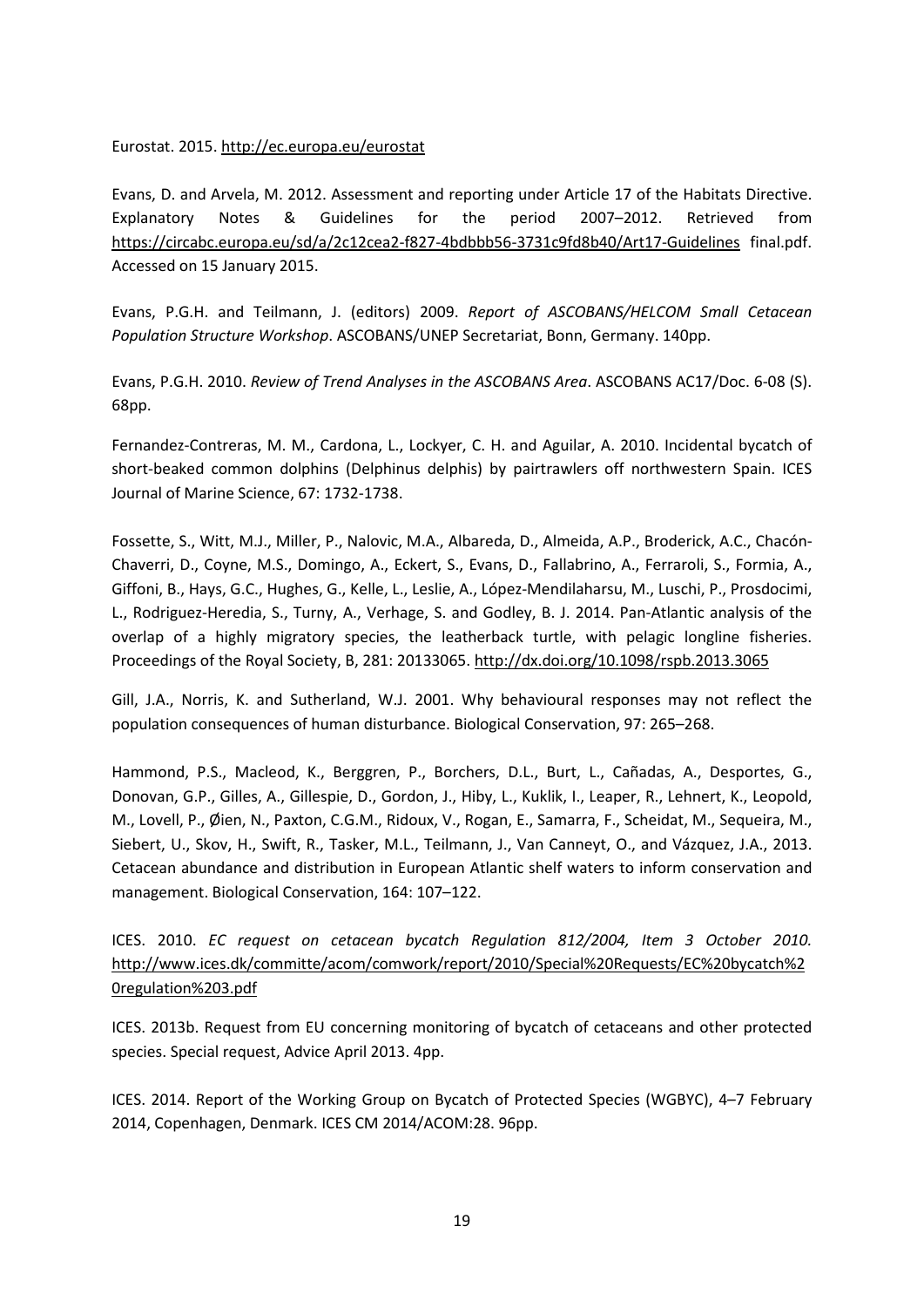ICES WGBYC. 2013. ICES report of the working group on bycatch of protected species (WGBYC). ICES CM2013/ACOM,4–8 February, Copenhagen, Denmark; 2013.27:73.

ICES WGBYC. 2014. Bycatch of small cetaceans and other marine animals – Review of national reports under Council Regulation (EC) No. 812/2004 and other published documents. Advice April 2014. 8pp.

ICES WGMME, 2012. ICES Report of the Working Group on Marine Mammal Ecology (WGMME). ICES CM 2012/ACOM:27. Available online at: http://www.ascobans.org/sites/default/files/document/ICES\_WGMME\_2012.pdf Last accessed on 27/8/2015.

Koschinski, S. and Culik, B. 1997. Deterring harbour porpoises *(Phocoena phocoena)* from gillnets: observed reactions to passive reflectors and pingers. Report of the International Whaling Commission, 47: 659−668.

Koschinski, S., Culik, B. M., Trippel, E. A., and Ginzkey, L. 2006. Behavioral reactions of free-ranging harbor porpoises (Phocoena phocoena) encountering standard nylon and BaSO4 mesh gillnets and warning sound. *Marine Ecology Progess Series,* 313: 285–294.

Larsen*,* F., Ritzau Eigaard, O. and Tougaard, J. 2007. Reduction of harbour porpoise (*Phocoena phocoena*) bycatch by iron-oxide gillnets. Fisheries Research, 85, 270–278

Learmonth J.A., MacLeod C.D., Santos M.B., Pierce G.J., Crick H.Q.P. and Robinson R.A. 2006. Potential effects of climate change on marine mammals. Oceanography and Marine Biology: an Annual Review, 44: 431–464.

Learmonth, J.A., Murphy, S., Luque, P.L., Read, R.J., Patterson, A.P., Brownlow, A., Ross, H.M., Barley, J.P., Santos, M.B. and Pierce, G.J. 2014. Life history of harbor porpoises (Phocoena phocoena) in Scottish (UK) waters. Marine Mammal Science, 30: 1427–1455.

Luk, S., Tacconi, F. and Gregerson, S. 2014. Article 11 of the EU Common Fisheries Policy. Available online at: http://www.clientearth.org/reports/20140801-biodiversity-Article-11-of-Common-Fisheries-Policy.pdf Last accessed on 27/8/2015.

Mackay, A.I. 2011. An investigation of factors related to the bycatch of small cetaceans in fishing gear**.** Available online at: https://research-repository.standrews.ac.uk/bitstream/10023/1888/6/AliceMackayPhDThesis.PDF Last accessed on 20/7/2015.

Mooney, T.A., Au, W.W.L. and Nachtigall, P.E. 2004. Target strengths of a nylon monofilament and an acoustically enhanced gillnet: predictions of biosonar detection ranges. Aquatic Mammals, 30: 220–226.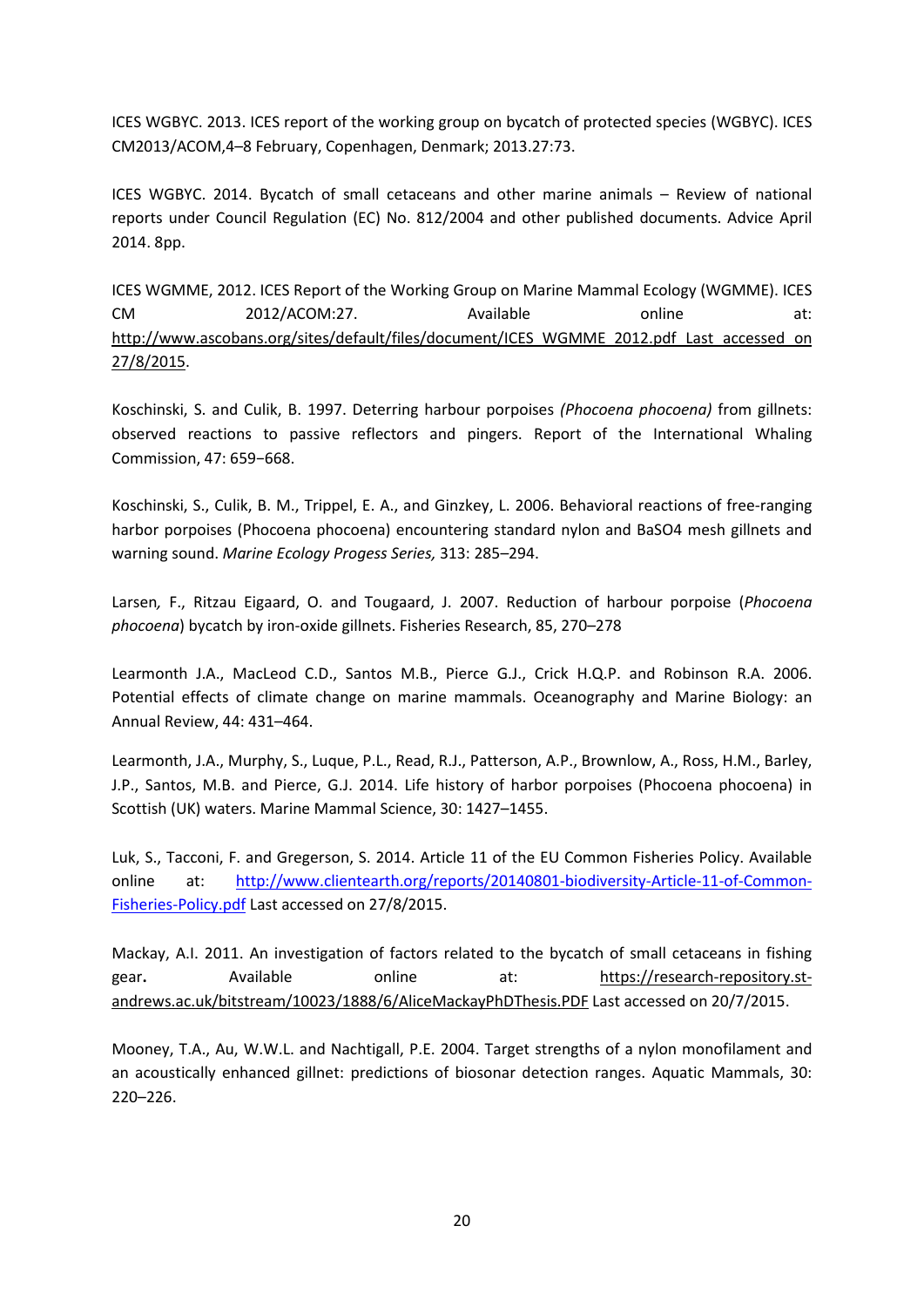Mooney, T. A., Au, W. W. L., Nachtigall, P. E., and Trippel, E. A. 2007. Acoustic and stiffness properties of gillnets as they relate to small cetacean bycatch. ICES Journal of Marine Science, 64: 1324–1332.

Murphy, S., Barber, J.L., Learmonth, J.A., Read, F.L., Deaville, R., Perkins, M.W., Brownlow, A., Davison, N., Pierce, G.J., Law, R.J. and Jepson, P.D. 2015. Reproductive failure in UK harbour porpoises Phocoena phocoena: legacy of pollutant exposure? PLOS ONE DOI: 10.1371/journal.pone.0131085

Myrick, A.C. and Perkins, P.C. 1995. Adrenocortical color darkness and correlates as indicators of continuous acute premortem stress in chased and purse-seine captured male dolphins. Pathophysiology, 2: 191-204.

Noren, S.R. and Edwards, E.F. 2007. Physiological and behavioural development in Delphinid calves: implications for calf separation and mortality due to tuna purse-seine sets. Marine Mammal Science, 23: 15-29.

Northridge, S., Kingston, A. and Thomas, L. 2015. Annual report on the implementation of Council Regulation (EC) No 812/2004 during 2014, UK. Available online at: http://www.google.co.uk/url?sa=t&rct=j&q=&esrc=s&source=web&cd=2&ved=0CCcQFjABahUKEwiX pOmuw8fHAhWEVhoKHZrPDlE&url=http%3A%2F%2Frandd.defra.gov.uk%2FDocument.aspx%3FDoc ument%3D12530\_UK812Report2015on2014Final.pdf&ei=URneVde3OIStaZqfu4gF&usg=AFQjCNH0B 6ihLM8Kj\_ChqqrQ7GwQ1KUlQg&sig2=TVo0JQN-6lhTXDTGlAKfjQ Last accessed on 26/8/2015.

Northridge, S. 2011. An overview of the state of bycatch monitoring and mitigation measures being implemented in European fisheries. International Whaling Commission: Tromsö, Norway.

Northridge, S., Sanderson, D., Mackay, A. and Hammond, P. 2003. Analysis and mitigation of cetacean bycatch in UK fisheries: final report to DEFRA Project MF0726. Sea Mammal Research Unit, St. Andrews.

Northridge, S. and Thomas, L. 2003. Monitoring levels required in European Fisheries to assess cetacean bycatch, with particular reference to UK fisheries. SMRU report to Defra. 37 pages. Available online at: http://www.creem.st-and.ac.uk/len/papers/NorthridgeDEFRA2003.pdf Last accessed on 20/7/2015.

Official Journal of the European Union. 2014. Regulation (EU) No 597/2014 of the European Parliament and of the Council of 16 April 2014 amending Council Regulation (EC) No 812/2004 laying down measures concerning incidental catches of cetaceans in fisheries. http://eur-lex.europa.eu/legal-content/EN/TXT/PDF/?uri=CELEX:32014R0597&from=EN

Peltier, H. and Ridoux, V. 2015. Marine megavertebrates adrift: A framework for the interpretation of stranding data in perspective of the European Marine Strategy Framework Directive and other regional agreements. Environmental Science & Policy, 54: 240–247.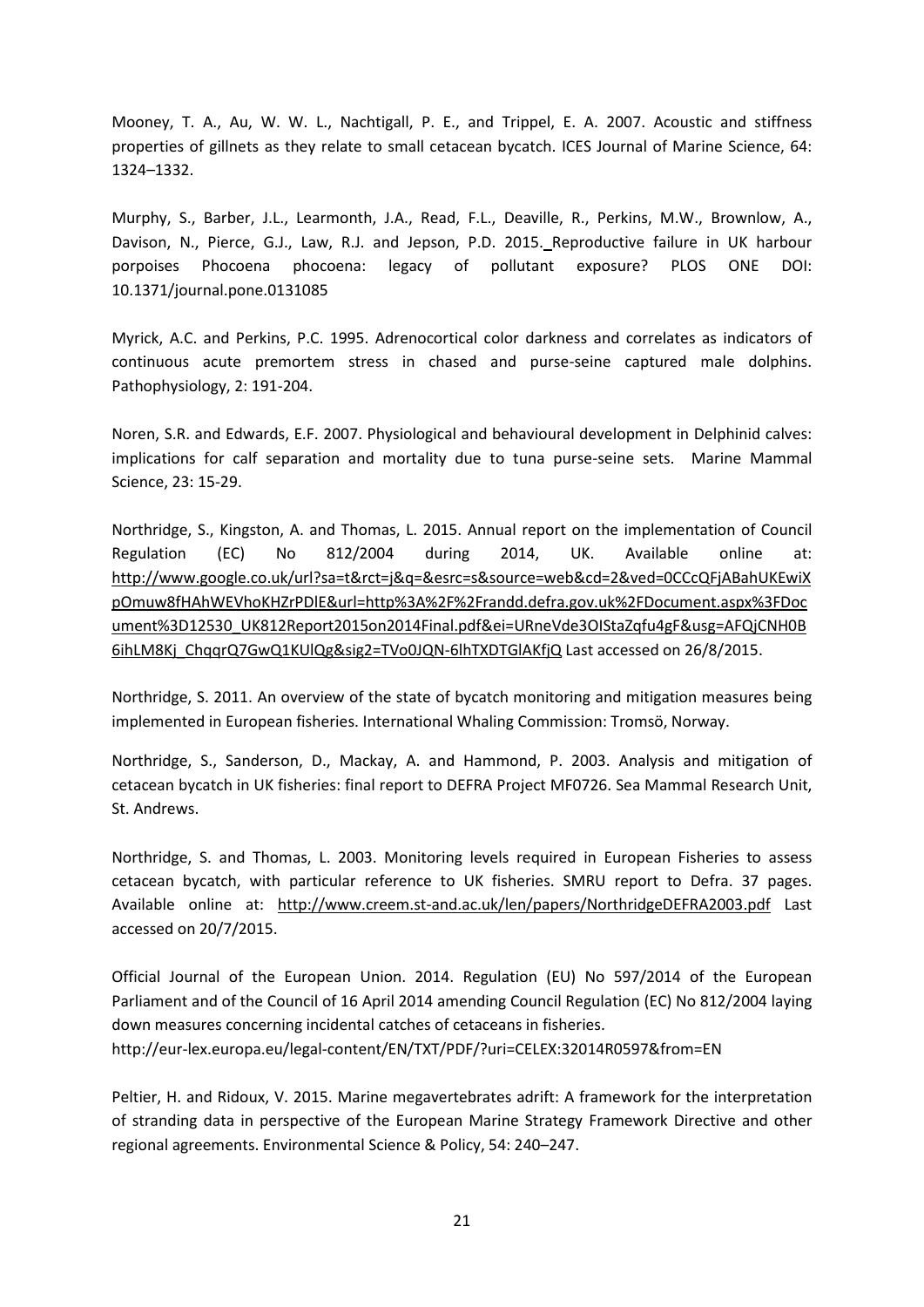Pierce, G.J., M.B. Santos, S. Murphy, J.A. Learmonth, A.F. Zuur, E. Rogan, P. Bustamante, F. Caurant, V. Lahaye, V. Ridoux, B. N. Zegers, A. Mets, M. Addink, C. Smeenk, T. Jauniaux, R.J. Law, W. Dabin, A. Lopez, J.M. Alonso Farre, A.F. Gonzalez, A. Guerra, M. Garciahartmann, R.J. Reid, C.F. Moffat, C. Lockyer and J.P. Boon. 2008. Bioaccumulation of persistent organic pollutants in female common dolphins (*Delphinus delphis*) and harbour porpoises (*Phocoena phocoena*) from western European seas: Geographical trends, causal factors and effects on reproduction and mortality. Environmental Pollution, 153: 401–415. doi:10.1016/j.envpol.2007.08.019.

Pirotta, E., Brookes, K.L., Graham, I.M. & Thompson, P.M. 2014. Variation in harbour porpoise activity in response to seismic survey noise. Biology Letters, 10: 20131090.

Radu, G., Nicolaev, S., Anton, E., Maximov, V. and Radu, E. 2003. Preliminary data about the impact of fishing gears on the dolphins from the Black Sea Romanian waters. Workshop on demersal Resources in the Black Sea and Azov Sea, 15- 17 April 2003, Şile, Turkey. Pp. 115-129.

Read, A.J. 2013. Development of conservation strategies to mitigate the bycatch of harbor porpoises in the Gulf of Maine. Endangered Species Research, 20: 235–50. http://dx.doi.org/10.3354/esr00488.

Read, F. L., Santos, M. B., González, A. F., López, A., Ferreira, M., Vingada, J., and Pierce, G. J. 2012. Understanding harbour porpoise (*Phocoena phocoena*) and fishery interactions in the north-west Iberian Peninsula. Final report to ASCOBANS (SSFA/ASCOBANS/2010/4). 40 pp.

Read, A.J. 2008. The looming crisis: interactions between marine mammals and fisheries. Journal of Mammalogy, 89: 541–8.

Read, A.J., Drinker, P., and Northridge, S. 2006. Bycatch of marine mammals in U.S. and Global fisheries. Conservation Biology, 20: 163–169.

Reijnders, P.J.H., Donovan, G.P., Bjørge, A., Kock, K-H., Eisfeld, S., Scheidat, M. , and Tasker, M.L. 2009. ASCOBANS Conservation Plan for Harbour Porpoises in the North Sea. 6th Meeting of the Parties to ASCOBANS.

Reeves, R.R., McClellan, K. and Werner, T.B. 2013. Marine mammal bycatch in gillnet and other entangling net fisheries, 1990 to 2011. Endangered Species Research, 20: 71–97.

Rolland, R.M., Parks, S.E., Hunt, K.E., Castellote, M., Corkeron, P.J., Nowacek, D.P., Wasser, S.K., Kraus,S.D. 2012. Evidence that ship noise increases stress in right whales. *Proceedings of the Royal Society B*. doi:10.1098/rspb.2011.2429.

Santos, M,B. and Pierce, G.J. 2015. Marine mammals and good environmental status: science, policy and society; challenges and opportunities. Hydrobiologia, 750:13–41.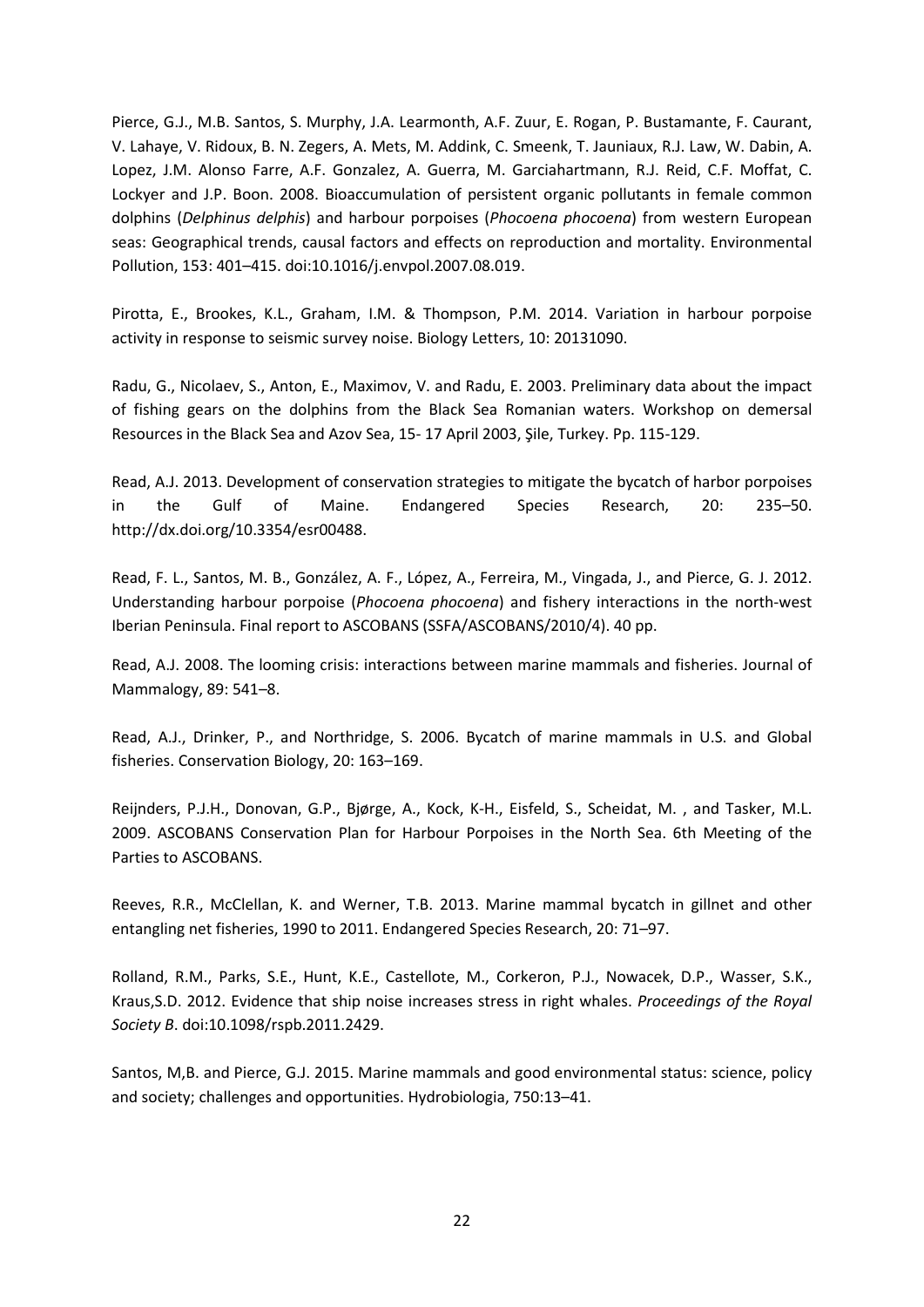SGFEN 2002a. Incidental catches of small cetaceans. Report of the meeting of the subgroup on fishery and the environment (SGFEN) of the Scientific, Technical and Economic Committee for fisheries (STECF), Brussels, 10- 14 December 2001. SEC (2002) 376. 83pp.

SGFEN 2002b. Incidental catches of small cetaceans. Report of the second meeting of the subgroup on fishery and the environment (SGFEN) of the Scientific, Technical and Economic Committee for fisheries (STECF), Brussels, 11- 14 June 2002. SEC (2002) 1134. 63pp.

Siebert, U., Gilles, A., Lucke, K., Ludwig, M., Benke, H., Kock, K.H., and Scheidat, M. 2006. A decade of harbour porpoise occurrence in German waters – Analyses of aerial surveys, incidental sightings and strandings. Journal of Sea Research, 56: 65–80.

Silber, G.K., Waples, K.A. and Nelson, P.A. 1994. Response of freeranging harbour porpoises to potential gillnet modifications. In Gillnets and Cetaceans, pp. 579–584. Ed. by W.F. Perrin, G.P. Donovam, and J. Barlow. Report of the International Whaling Commission, Special Issue 15: i–ix þ 629 pp.

Soulsbury, C.D., Iossa, G. and Harris, S. 2008. The animal welfare implications of cetacean deaths in fisheries. School of Biological Sciences, University of Bristol report to the Whale and Dolphin Conservation Society. 55 pages. Available online at: http://uk.whales.org/sites/default/files/wdcbycatch-report-2008.pdf Last accessed on 19/7/2015.

Sveegaard, S., Galatius, A., Dietz, R., Kyhn, L., Koblitz, J.C., Amundin, M., Nabe-Nielsen, J., Sinding, M.S., Andersen, L.W. and Teilmann, J. 2015. Defining management units for cetaceans by combining genetics, morphology, acoustics and satellite tracking. Global Ecology and Conservation, 3: 839–850.

Tregenza, N.J.C., Berrow, S.D., Hammond, P.S., and Leaper, R., 1997. Harbour porpoise (*Phocoena phocoena* L.) by-catch in set gillnets in the Celtic Sea. ICES Journal of Marine Science, 54: 896–904.

Trippel, E.A., Strong, M.B., Terhune, J.M. and Conway, J.D. 1999. Mitigation of harbour porpoise (*Phocoena phocoena*) bycatch in the gillnet fishery in the lower Bay of Fundy. Canadian Journal of Fisheries and Aquatic Science, 56: 113−123.

Trippel, E. A., Holy, N. L., Palka, D. L., Shepard, T. D., Melvin, G. D., and Terhune, J. M. 2003. Nylon barium Predicted Detection Ranges of Acoustically Enhanced Gillnet 225 sulphate gillnet reduces porpoise and seabird mortality. Marine Mammal Science, 19(1): 240-243.

Trippel, E.A., Holy, N.L. and Shepherd, T.D. 2009. Barium sulphate modified fishing gear as a mitigative measure for cetacean incidental mortalities. Journal of Cetacean Research and Management, 10: 235−246.

Vinthner, M. 1999. Bycatches of harbour porpoises in Danish set-net fisheries. J. Cetacean Res. Manage, 1: 123 – 135.